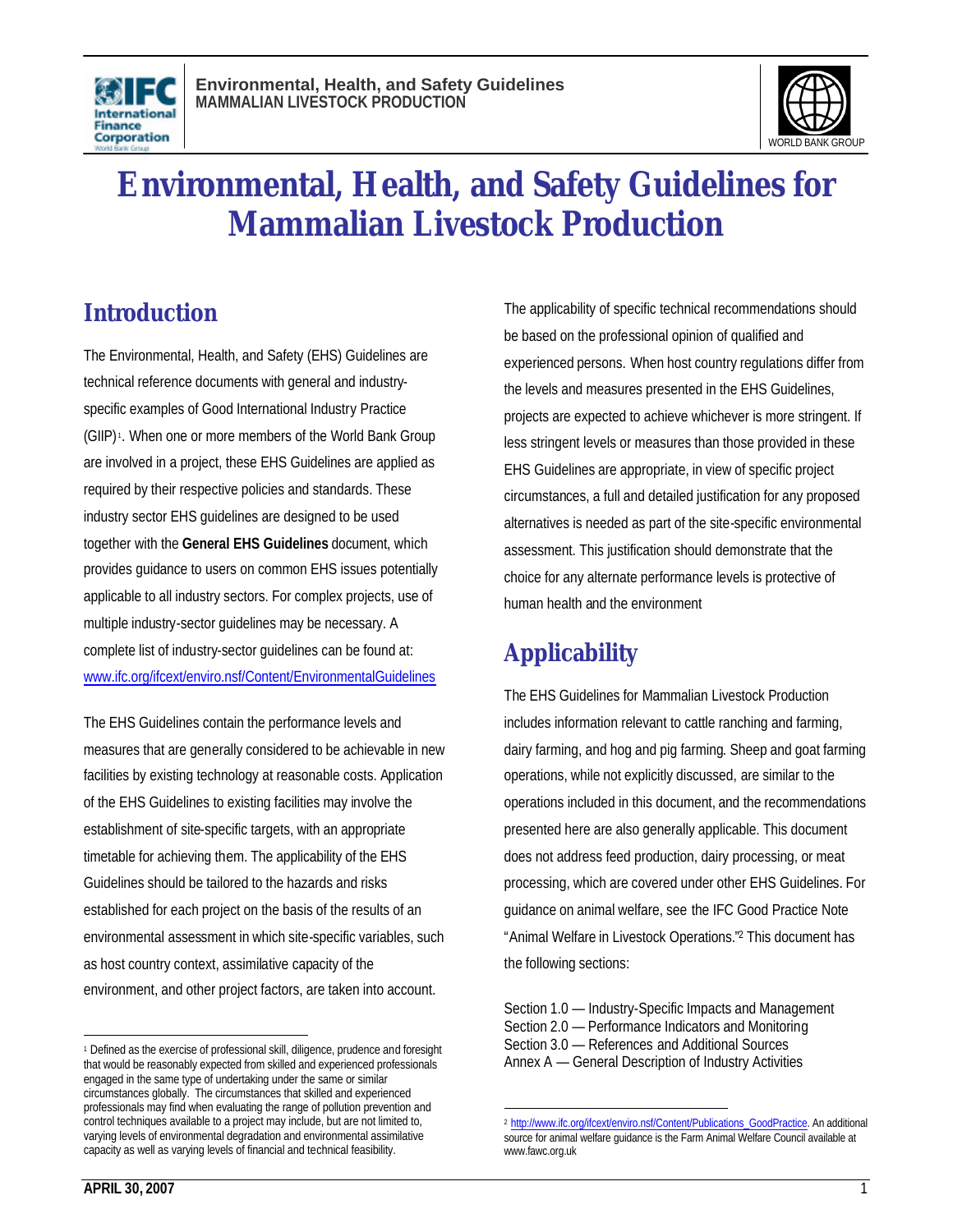



# **1.0 Industry-Specific Impacts and Management**

The following section provides a summary of EHS issues associated with mammalian livestock production that occur during the operational phase, along with recommendations for their management. Recommendations for the management of EHS issues common to most large projects during the construction and decommissioning phases are provided in the **General EHS Guidelines.**

# **1.1 Environment**

Environmental issues in mammalian livestock production primarily include the following:

- Waste management
- **Wastewater**
- Air emissions
- Hazardous Materials Management
- Ecological impacts
- Animal diseases

#### **Waste Management**

Solid waste generated during mammalian livestock production includes waste feed, animal waste, and carcasses. Other wastes include various kinds of packaging (e.g. for feed and pesticides), used ventilation filters, unused / spoilt medications, used cleaning materials, and sludges from wastewater treatment if present (which may contain residual amounts of growth enhancers and antibiotics, among other hazardous constituents). . In addition to the following sector specific guidance, wastes should be managed and disposed of according to the guidance for hazardous and non-hazardous waste provided in the **General EHS Guidelines**.

#### *Waste Feed*

Livestock feed includes hay, grain (sometimes supplemented with protein, amino acids, enzymes, vitamins, mineral supplements, hormones, heavy metals, and antibiotics), and silage. Livestock operations may produce all, a portion, or none of the feed used. Feeding can take place in buildings, feedlots, and pastureland. Feed can become unusable waste material if spilled during storage, loading, and unloading or during animal feeding. Waste feed, including additives, may contribute to the contamination of stormwater runoff, primarily because of its organic matter content.

To maximize the efficiency of the operation and minimize wasted feed, the following measures are recommended:

- Promote efficient storage, handling and use of feed by maintaining records of feed purchases and livestock feed use;
- Use covered or protected feeders to prevent feed from exposure to rain and wind;
- Maintain feeding systems in good working condition to prevent spills and feed contact with the ground;
- Consider mixing of waste feed with other recyclable materials destined for use as fertilizer, or else consider incineration or land disposal options, based on an assessment of potential impacts of each option to air, soils, and surface water / groundwater.<sup>3</sup>

#### *Animal Waste*

Mammalian livestock production operations generate significant quantities of animal waste, mainly in the form of un-metabolized nutrients excreted as manure. A mature pig, for example,

<sup>&</sup>lt;sup>3</sup> Since some of the growth promoters used in livestock feed contain heavy metals (with the type and concentration of the metals determined by the type of livestock), the environmental impacts of the treatment and disposal options should be assessed (e.g. metals emissions to air from incineration, metals accumulation in soils, or migration into surface water or groundwater media from land application) and mitigated accordingly.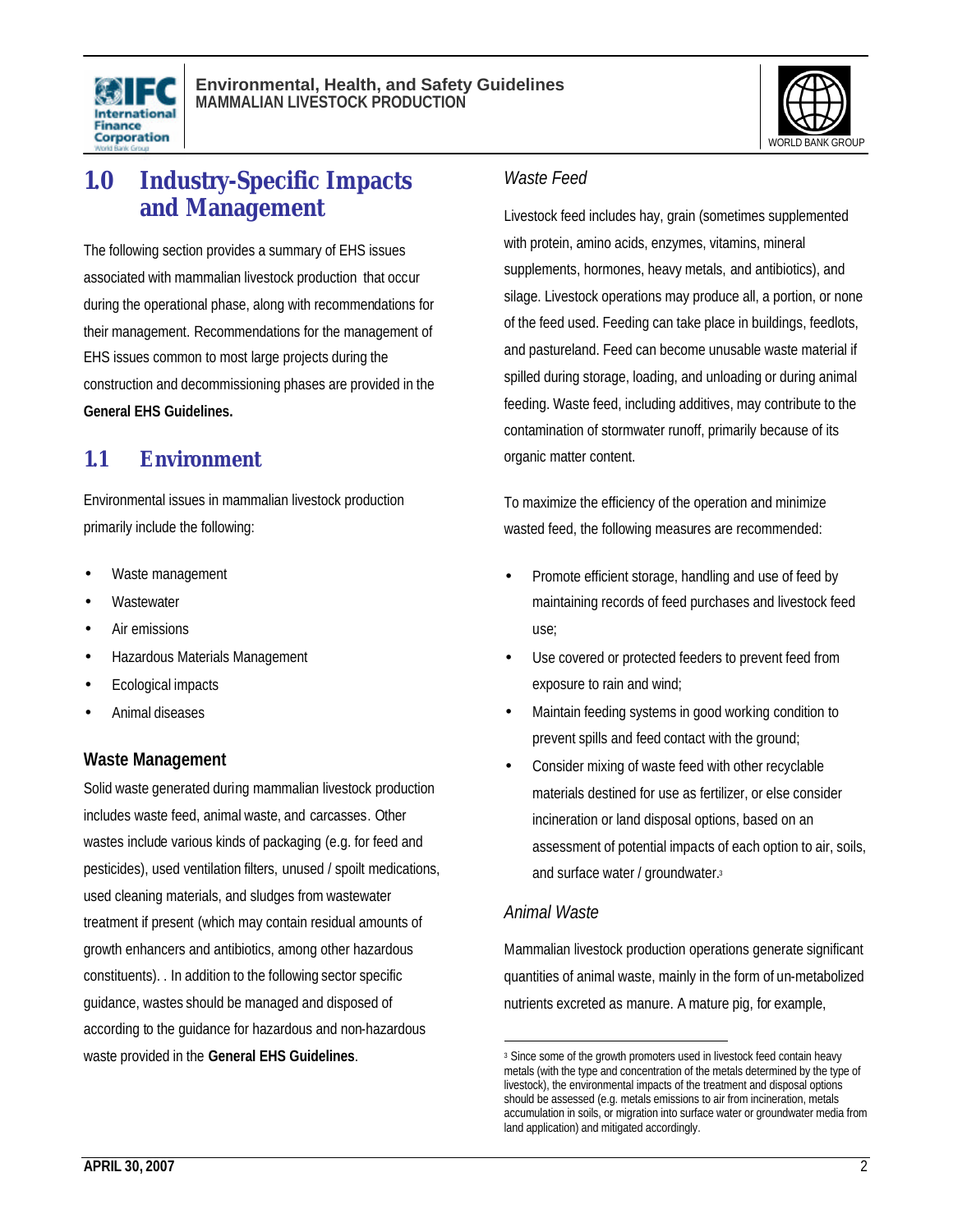



excretes on average 67 percent of the protein in feed via its urine and feces.<sup>4</sup>

Manure contains nitrogen, phosphorus, and other excreted substances which may result in air emissions of ammonia and other gases and may pose a potential risk of contamination to surface or groundwater resources through leaching and runoff. Manure also contains disease-causing agents such as bacteria, pathogens, viruses, parasites, and prions which may also potentially affect soil, water, and plant resources (for human, livestock, or wildlife consumption). Most of the animal waste is generated at housing, feeding, and watering locations. Animal wastes can be either liquid, slurry, or solid, depending on the solids content. Animal waste management systems involve the collection, transport, storage, treatment, and utilization (rather than disposal) of the waste to reduce such adverse impacts.

Manure collection systems include slotted floors that allow manure to drop into a storage area located beneath the floor; scraping of solid floors; and water flushing. The most common manure storage methods are belowground tanks, aboveground circular tanks and earth-banked lagoons, and weeping wall stores (aboveground concrete paneled stores with slots to allow liquid seepage to a collection tank). Lagoons should be fenced to prevent access by wildlife and nearby communities.

Manure may be used as a fertilizer on agricultural land after careful assessment of potential impacts due to the presence of hazardous chemical and biological constituents. The results of the assessment may indicate the need to some level of treatment and preparation prior to its application as a fertilizer as well as the application rates.<sup>5</sup>

The following management measures are recommended to minimize the amount of manure produced, to facilitate handling

 $\overline{a}$ 

of animal wastes, and to reduce migration of contaminants to surface water, groundwater, and air:

- Implement a comprehensive nutrient and waste management plan that takes into account the potentially harmful constituents of this waste including potential phytotoxicity levels, potential concentration of hazardous substances in soils and vegetation, as well as nutrient limits and groundwater pollutant limits;  $\phi$
- Observe internationally recognized guidance, such as that published by FAO, on land requirements for livestock production for livestock units (LU) per hectare (ha) to ensure an appropriate amount of land for manure deposition;<sup>7</sup>
- Match feed content to the specific nutritional requirements of the animals in their different production and growth stages;<sup>8</sup>
- Use low-protein, amino acid-supplemented diets (e.g. a 1 percent reduction in the protein content of pig feed may result in a 10 percent reduction in the amount of nitrogen excreted);9
- Grind feed to increase utilization efficiency by the animals, allowing the use of less feed and thereby reducing the amount of manure generated (as well as increasing the production efficiency);
- Use low-phosphorus diets with highly digestible inorganic phosphates;
- Use quality, uncontaminated feed materials (e.g. concentrations of pesticides, dioxins, and so on are known

<sup>4</sup> EC (2003).

<sup>&</sup>lt;sup>5</sup> Additional information on the application of crop nutrients is provided in the Annual Crops and Plantation Crops EHS Guidelines.

<sup>1</sup> 6 A source for good practice includes Roy et al. (2006) Plant Nutrition for Food Security, A Guide for Integrated Nutrient Management, FAO, available at ftp://ftp.fao.org/agl/agll/docs/fpnb16.pdf

<sup>&</sup>lt;sup>7</sup> A livestock unit is a term used to express the generic production of nitrogen (N) from livestock; one livestock unit produces 100 kg of N per year. Guidance regarding land areas for manure deposition is discussed in Roy et al. (2006).

<sup>&</sup>lt;sup>8</sup> Further information is available from Animal Feed Resources Information System AFRIS Publisher by the FAO and available at http://www.fao.org/ag/AGA/AGAP/FRG/afris/tree/cat.htm and in EC (2003).

<sup>&</sup>lt;sup>9</sup> Ibid.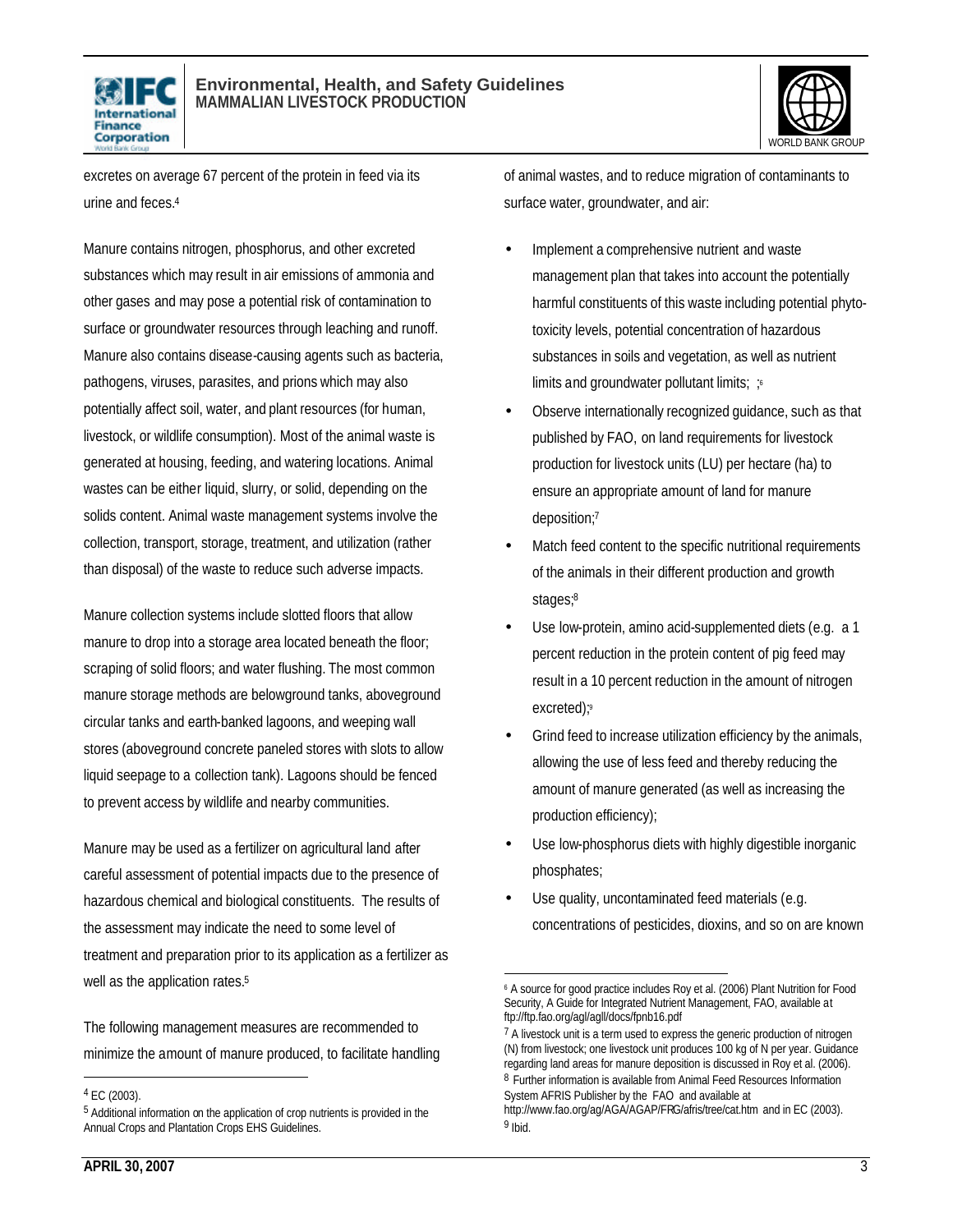



and do not exceed acceptable levels) that contain no more copper, zinc, and other additives than is necessary for animal health;<sup>10</sup>

- Ensure production and manure storage facilities<sup>11</sup> are constructed to prevent urine and manure contamination of surface water and groundwater (e.g. use concrete floors, collect liquid effluent from pens, and use roof gutters on buildings to collect and divert clean stormwater);
- Keep waste as dry as possible by scraping wastes instead of, or in addition, to flushing with water to remove waste;
- Reduce the amount of water used during cleaning (e.g. by using high-pressure, low-flow nozzles);
- Minimize the surface area of manure in storage;
- Cool the manure surface to maintain temperatures at 15ºC or less (e.g. by using cooling fins on the manure surface), if practical, to reduce ammonia emissions;
- Locate manure stacks away from water bodies, floodplains, wellhead fields; or other sensitive habitats;
- For feedlots, ensure that solid waste (e.g. bedding and muck) is gathered regularly and is not permitted to lie on the ground for long periods of time;
- Reduce the volume of rainwater in the storage system by covering slurry tanks or lagoons with a rigid roof or floating cover and by placing dry manure or litter in a covered or roofed area;
- Check for storage systems leakage regularly (e.g. inspect tanks for corrosion of seams, especially those near ground level; annually empty and inspect tanks);
- Use double valves on outlets from liquid tanks to reduce the probability of release;
- Conduct manure spread only as part of well planned strategy that considers potential risks to health and the environmental due to the presence of chemical and biological agents as well as nutrient balance in an agricultural setting. <sup>12</sup> Ensure that manure is applied to agricultural land only during periods that are appropriate for its use as plant nutrient (generally just before the start of the growing season);
- Manure storage facilities should have capacity for 9-12 months of manure production or as necessary to avoid over application;
- Design, construct, operate, and maintain waste management and storage facilities to contain all manure, litter, and process wastewater including runoff and direct precipitation; 13
- Remove liquids and sludge from lagoons as necessary to prevent overtopping;
- Build a reserve slurry storage lagoon;
- Transport liquid effluent in sealed tankers.

#### *Animal Carcasses*

l

Animal carcasses should be properly managed and quickly disposed of in order to prevent the spread of disease (see Animal Disease section below) and odors, and to avoid the attraction of vectors<sup>14</sup> . Operators should implement carcass management and disposal arrangements such that animal

<sup>&</sup>lt;sup>10</sup> Further information regarding animal feed is available from the FAO Animal Production and Health Division, available at

http://www.fao.org/ag/againfo/home/en/home.html

<sup>&</sup>lt;sup>11</sup> Further information regarding manure storage is available from the Livestock and Poultry Environmental Stewardship Curriculum, at http://www.lpes.org/Lessons/Lesson21/21\_2\_sizing\_storage.pdf

<sup>&</sup>lt;sup>12</sup> Additional information on the application of crop nutrients is provided in the IFC Annual Crops EHS Guideline and Plantation Crops EHS Guidelines.

<sup>&</sup>lt;sup>13</sup> Typically designed for 100-year flood event.

<sup>&</sup>lt;sup>14</sup> For further information on culling and disposal of carcasses, in addition to animal health issues, see Carcass Disposal: A Comprehensive Review, Kansas State University (2004) available at http://fss.k-

state.edu/research/books/carcassdisp.html; Guidance Note on the Disposal of Animal By-Products and Catering Waste, UK Ministry of Agriculture, Fisheries, and Food (2001) available at http://www.defra.gov.uk/animalh/by-

prods/publicat/dispguide.pdf; and various documents provided by the Animal Health Australia, available at

http://www.animalhealthaustralia.com.au/aahc/index.cfm?E9711767-B85D-D391-45FC-CDBC07BD1CD4#ops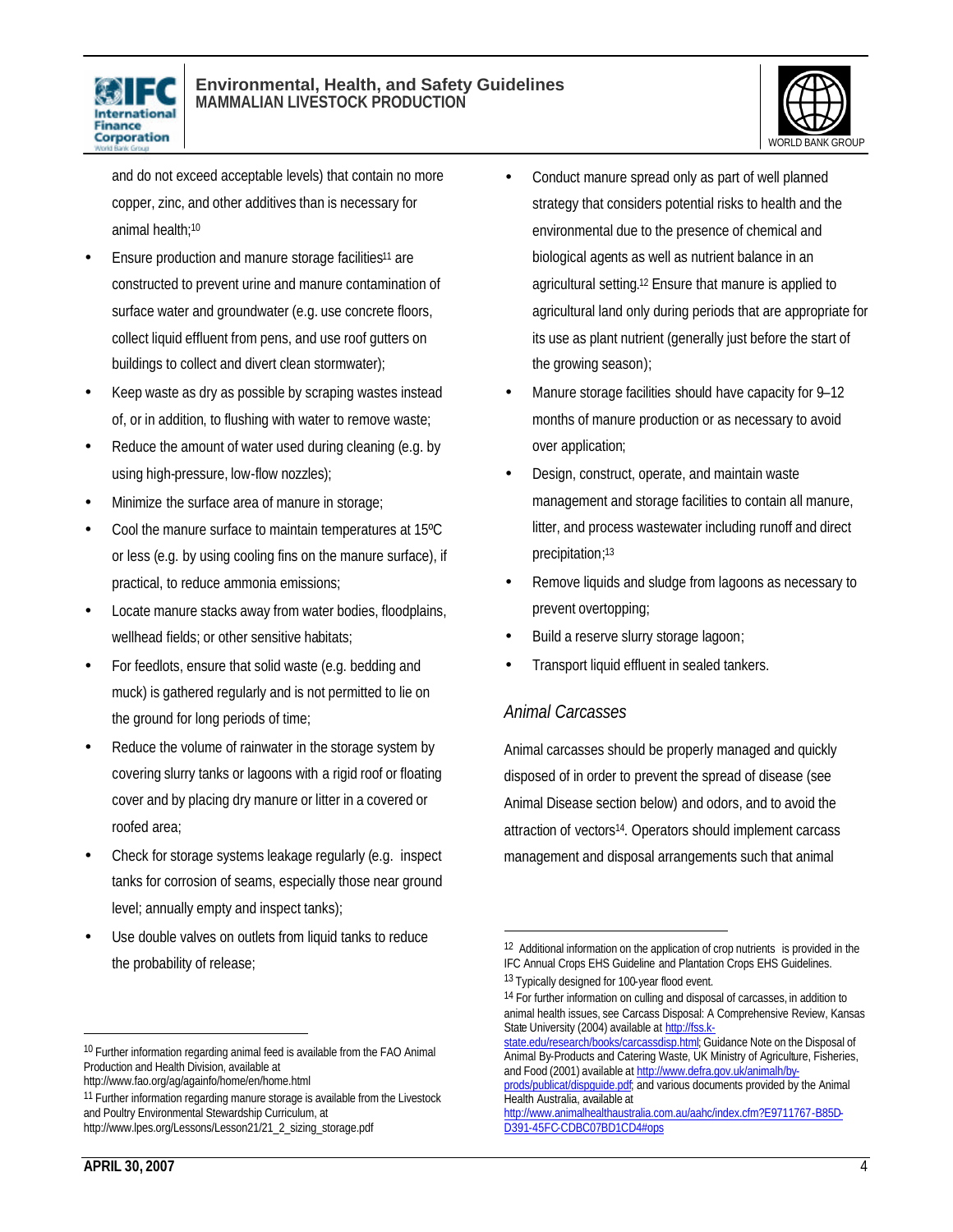



carcasses are not recycled into animal feed. Recommended carcass management practices include:

- Reduce mortalities through proper animal care and disease prevention;<sup>15</sup>
- Store carcasses until collection, using cooling if necessary to prevent putrefaction;
- Use a reliable collection company approved by local authorities that disposes of carcasses by rendering or incineration, depending on the cause of fatality. Incineration should only be conducted in permitted facilities operating under international recognized standards for pollution prevention and control;<sup>16</sup>
- Where no authorized collection of carcasses is available, on-site burial may be one of the only viable alternatives, if allowed by the competent authorities. Whether onsite or offsite, the burial area should be accessible to earthmoving machinery and have stable, low-permeability soils with sufficient physical separation from houses and water resources to avoid contamination by vapors or leachate from buried, decaying materials.<sup>17</sup>

#### **Wastewater**

 $\overline{a}$ 

#### *Industrial Process Wastewater*

Livestock operations most commonly generate non-point source effluents due to runoff from feed (including silage) storage, loading, and unloading, livestock housing, feeding, and watering, waste management facilities, and areas of land application of manure. Depending on the type and intensity of

<sup>16</sup> Examples of key environmental issues associated with incinerations facilities are available in the IFC EHS Guidelines for Waste Management Facilities. <sup>17</sup> Many countries forbid burial of carcasses. More information on the treatment the operation, as well as the nature of stormwater management features, some facilities may also include point sources which typically require collection and treatment prior to final discharge. In either case, effluents have the potential to contaminate surface water and groundwater with nutrients, ammonia, sediment, pesticides, pathogens and feed additives, such as heavy metals, hormones, and antibiotics.18 Effluents from livestock operations typically have a high content of organic material and consequently a high biochemical oxygen demand (BOD) and chemical oxygen demand (COD), as well as nutrients and suspended solids (TSS).

Effective waste management, as described above, is critical to reduce discharges to surface water and groundwater. In addition, the following management techniques are recommended to further reduce the impacts of water runoff from mammalian livestock operations:

- Reuse water used for cleaning milking equipment to clean the milking parlor;
- Reduce water use and spills from animal watering by preventing overflow of watering devices and using calibrated, well-maintained self-watering devices;
- Install vegetative filters to trap sediment;
- Install surface water diversions to direct clean runoff around areas containing waste;
- Implement buffer zones to surface water bodies, avoiding landspreading of manure within these areas;
- Reduce leachate from silage by allowing plant material to wilt in the field for 24 hours, varying cutting and harvesting times, and adding moisture-absorbent material as the silage is stored.

<sup>15</sup> Information on animal health and disease prevention is available from Animal Health Australia, at

http://www.animalhealthaustralia.com.au/aahc/index.cfm?E9711767-B85D-D391-45FC-CDBC07BD1CD4#ops and from the United States Department of Agriculture (USDA) Animal and Plant Inspection Service, available at http://www.aphis.usda.gov/animal\_health/index.shtml

of dead animals can be found in the Waste and By-products section of the EHS Guidelines for Meat Processing and Rendering.

<sup>&</sup>lt;sup>18</sup> Forty percent of antibiotics manufactured are fed to livestock as growth enhancers (Reynolds 2003).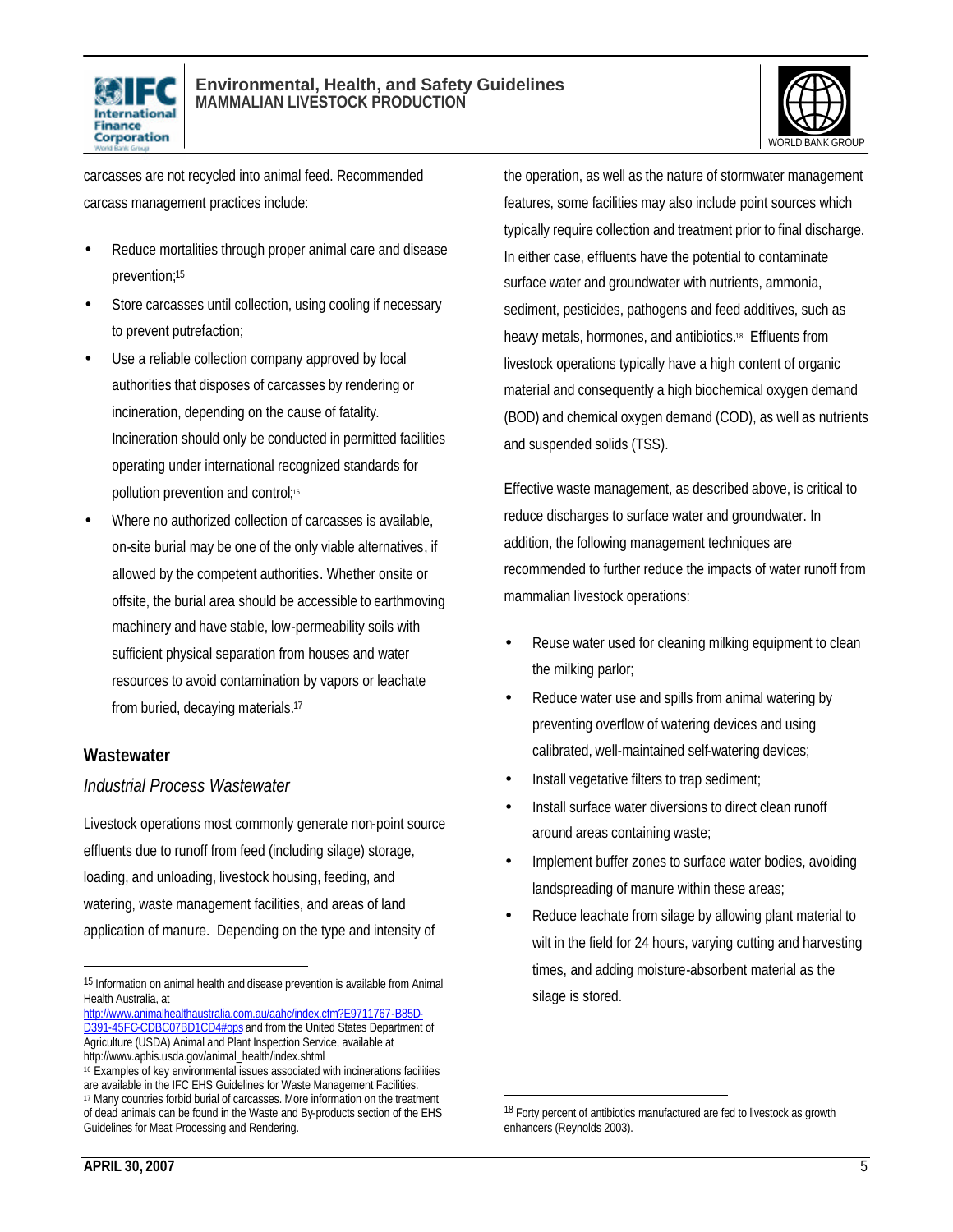



#### *Process Wastewater Treatment*

Techniques for treating industrial process wastewater in this sector include sedimentation for suspended solids reduction using clarifiers or settling ponds; flow and load equalization; biological treatment, typically anaerobic followed by aerobic treatment, for reduction of soluble organic matter (BOD); biological nutrient removal for reduction in nitrogen and phosphorus; chlorination of effluent when disinfection is required; dewatering of residuals and composting or land application of wastewater treatment residuals of acceptable quality. Additional engineering controls may be required (i) if pass through of active ingredients (residual amounts of growth enhancers and antibiotics, among other hazardous constituents) is an issue, and (ii) to contain and neutralize nuisance odors.

Management of industrial wastewater and examples of treatment approaches are discussed in the **General EHS Guidelines**. Through use of these technologies and good practice techniques for wastewater management, facilities should meet the Guideline Values for wastewater discharge as indicated in the relevant table of Section 2 of this industry sector document.

#### *Other Wastewater Streams & Water Consumption*

Guidance on the management of non-contaminated wastewater from utility operations, non-contaminated stormwater, and sanitary sewage is provided in the **General EHS Guidelines**. Contaminated streams should be routed to the treatment system for industrial process wastewater. Recommendations to reduce water consumption, especially where it may be a limited natural resource, are provided in the **General EHS Guidelines**.

# **Air Emissions**

Air emissions from mammalian livestock production include ammonia (e.g. management of animal waste), methane and nitrous oxide (e.g. animal feeding and waste management),

odors (e.g. animal housing and waste management), bioaerosols, and dust (e.g. feed storage, loading, and unloading, feeding, and waste management activities). Effective waste management, as described above, is critical to reduce the emission of air pollutants. The management techniques discussed below are recommended to further reduce the impacts of air emissions from mammalian livestock operations.

### *Ammonia and Odors*

Ammonia gas and other sources of odor are generated primarily during denitrification of manure and can be released directly into the atmosphere at any stage of the manure handling process, including through ventilation of buildings and manure storage areas. Ammonia gas levels are also affected by the ambient temperature, ventilation rate, humidity, stocking rate, litter quality, and feed composition (crude protein). Ammonia gas (NH3) has a sharp and pungent odor can act as an irritant when present in high enough concentrations. Ammonia gas deposition into surface waters may contribute to their euthrophication. Release of ammonia gas also reduces the nitrogen content and, therefore, the fertilizer value of the manure.

Recommended measures to reduce impacts of ammonia and odors include the following:

- Consider the siting of new facilities taking into account distances to neighbors and the propagation of odors;
- Control the temperature, humidity, and other environmental factors of manure storage to reduce emissions;
- Consider composting of manure to reduce odor emissions;
- Reduce emissions and odors during land application activities by applying a few centimeters below the soil surface and by selecting favorable weather conditions (e.g. wind blowing away from inhabited areas);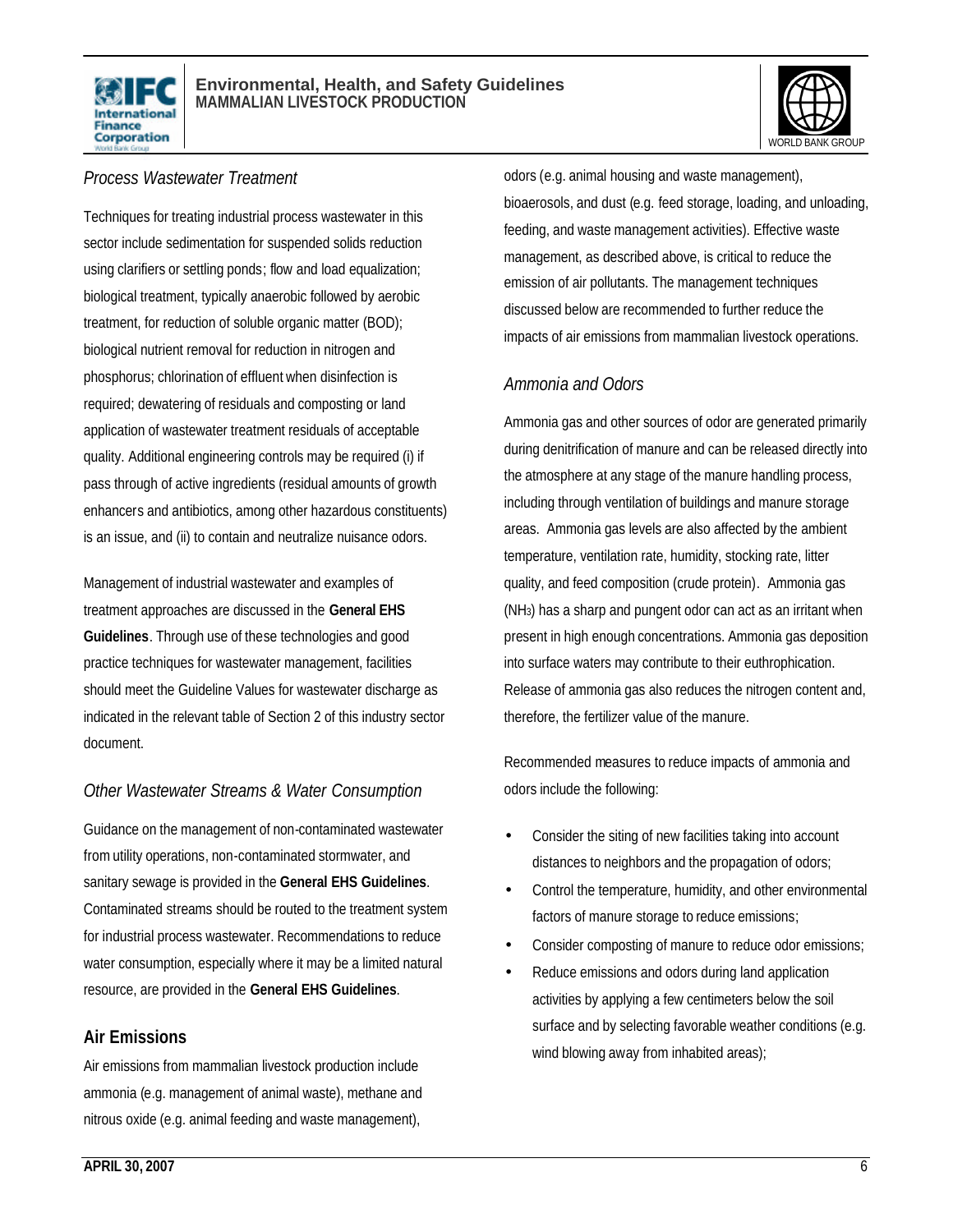



If necessary, apply chemicals (e.g. urinase inhibitors) weekly to reduce conversion of nitrogen to ammonia;<sup>19</sup>

#### *Greenhouse gases*

The livestock account for 9 percent of anthropogenic CO2 emissions (mostly from deforestation / land use changes for grazing and pasture for feed crops), 37 percent of anthropogenic methane emissions, mostly from enteric fermentation by ruminants, and 65 percent of anthropogenic nitrous oxide emissions, the majority of which from manure. Methane has 23 times the global warming potential (GWP) of CO2, while nitrous oxide has 296 times the GWP of CO2.

By improving livestock production efficiency, producers can both increase profits and reduce methane emissions.20 Methane can also be produced from microbial action in manure.

The recommended measures to reduce methane generation and emission follow:

- Improve the productivity and efficiency of livestock production (thus lowering the methane emissions per unit of livestock) through improvements in nutrition and genetics;
- Supplement livestock diets with nutrients, as necessary (e.g. increasing the level of starch and rapidly fermentable carbohydrates, use of urea supplements). Production of feed supplements, may also, however, result in production of GHGs.
- Increase the carbon to nitrogen ratio in feeds to reduce methane and nitrous oxide production;
- Implement balanced feeding (e.g. optimizing proteins and amino acids to correspond to requirements of particular animal groups)
- Consider various techniques to manage methane emissions from manure including controlled anaerobic digestion (to produce biogas), flaring / burning, use of biofilters, composting, and aerobic treatment. Use of anaerobic digestion may also reduce emissions of nitrous oxide;
- Minimize the amount of manure production through the implementation of animal waste management approaches;
- Control the temperature, humidity, and other environmental factors of manure storage to reduce methane and nitrous oxide emissions. This may involve use of closed storage tanks, or maintaining the integrity of the crust on open manure storage ponds / lagoons.
- Implement pasture / grazing management techniques to reduce nitrous oxide and methane emissions, including not overstocking pastures, avoiding late fall and winter grazing, improving soil drainage, and avoiding soil compaction from grazing to maintain the anaerobicicity of the soil.

#### *Dust*

Dust can reduce visibility, cause respiratory problems, and facilitate the transport of odors and diseases. Recommended measures to reduce dust generation include the following:

- Install dust-collection systems at dusty operations, such as feed grinding;
- Prevent overgrazing of pastureland;
- Implement fugitive-dust-control measures, such as wetting frequently traveled dirt roads, as necessary.

#### **Hazardous Materials**

Hazardous materials are used throughout the beef, milk, and pork production cycles (e.g. disinfecting agents, antibiotic and

<sup>19</sup> U.S. Department of Agriculture, Use of Urease Inhibitors to Control Nitrogen Loss from Livestock Waste, 1997.

<sup>&</sup>lt;sup>20</sup> For further information on strategies to reduce emissions of methane from livestock rearing activities is available in Livestock's Long Shadow, Livestock Environment and Development Initiative (LEAD), FAO 2006, available at http://www.virtualcentre.org/en/library/key\_pub/longshad/A0701E00.pdf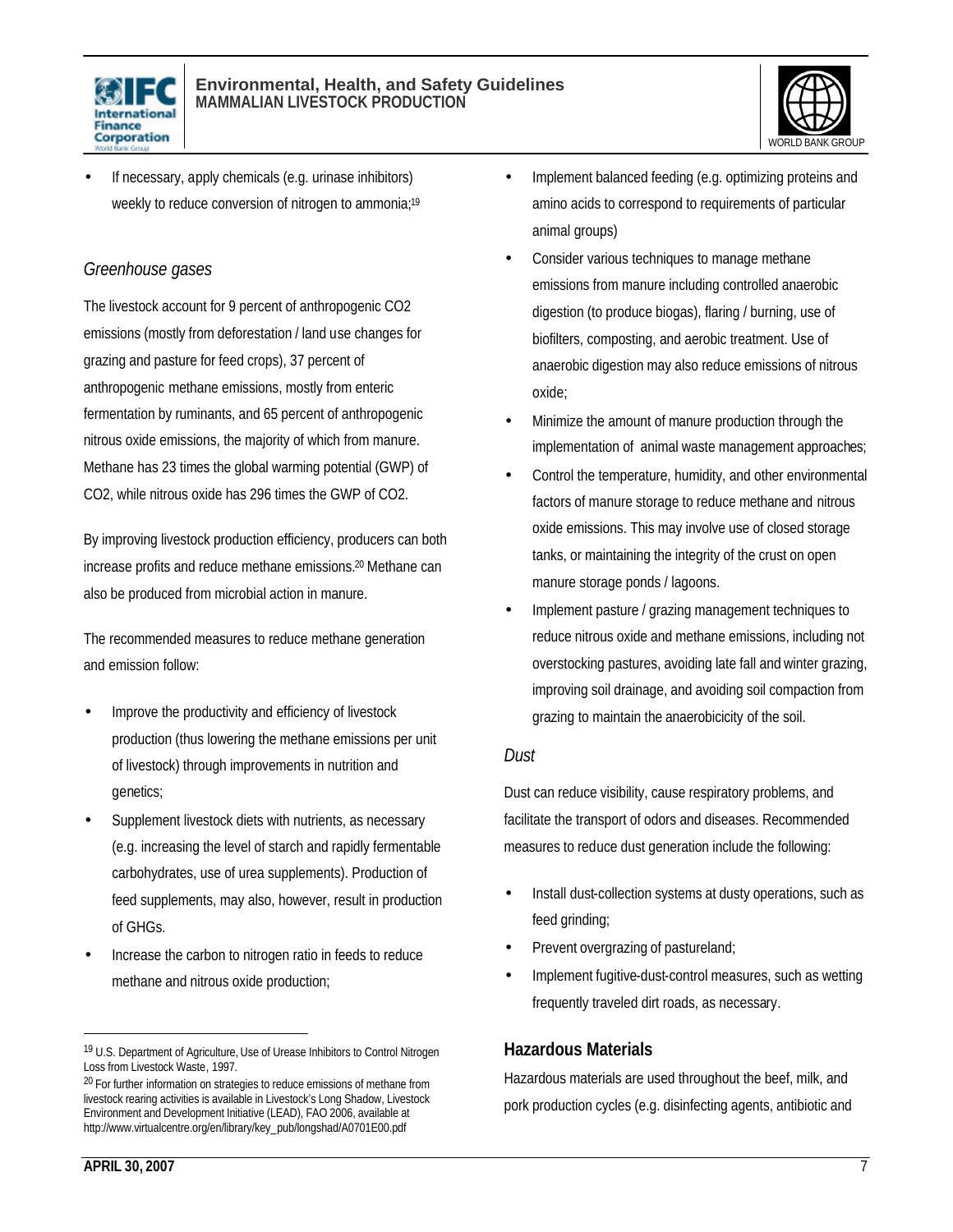



hormonal products). Guidance on the handling, storage, and transport of hazardous materials is provided in the **General EHS Guidelines**.

# *Use of Pesticides*

Pesticides may be applied directly to livestock or to structures (e.g. barns and housing units) and to control pests (e.g. parasites and vectors) using dipping vats, sprayers, and foggers. Pesticides can also be used to control predators. The potential pollutants from pesticides include the active and inert ingredients, diluents, and persistent degradation products. Pesticides and their degradation products may enter groundwater and surface water in solution, in emulsion, or bound to soil particles. Pesticides may, in some instances, impair the uses of surface waters and groundwater. Some pesticides are suspected or known to cause chronic or acute health hazards for humans as well as adverse ecological impacts.

By reducing pesticide use, mammalian livestock production operators may reduce not only the environmental impacts of their operations, but also production costs. Pesticides should be managed to avoid their migration into off-site land or water environments by establishing their use as part of an Integrated Pest Management (IPM) strategy and as documented in a Pesticide Management Plan (PMP). The following stages should be considered when designing and implementing an IPM strategy, giving preference to alternative pest management strategies, with the use of synthetic chemical pesticides as a last option.

# *Integrated Pest Management*

IPM uses an understanding of the life cycle of pests and their interaction with the environment in combination with available pest control methods to keep pests at a level that is within the economically damaging threshold with a minimum of adverse

environmental and human health impacts. Recommended IPM approaches in the mammalian livestock industry include the following:

- Maintain structures to keep out pests (e.g. plug holes, seal gaps around doors and windows);
- Use mechanical controls (e.g. traps, barriers, light, and sound) to kill, relocate, or repel pests;
- Use predators to control pests. Protect natural enemies of pests by providing a favorable habitat (e.g. bushes for nesting sites and other indigenous vegetation) that can house pest predators;
- Use good housekeeping practices in barns and other facilities to limit food sources and habitat for pests;
- Improve drainage and reduce standing water to control mosquito populations;
- Consider covering manure piles with geotextiles (which allow water to enter the pile and maintain composting activity) to reduce fly populations;
- If pesticides are used, identify in the IPM plan the need for the pesticide and evaluate their effectiveness, as well as potential environmental impacts, to ensure that the pesticide with the least adverse impact is selected (e.g. nonleachable pesticides).

# *Good Management Practices*

If the application of pesticides is warranted, spill prevention and control measures consistent with the recommendations applicable to pesticides and other potential hazardous materials as noted in the **General EHS Guideline** should be followed.

In addition, the following actions specific to mammalian livestock production should be taken to reduce environmental impacts:

• Train personnel to apply pesticides according to planned procedures, while using the necessary protective clothing.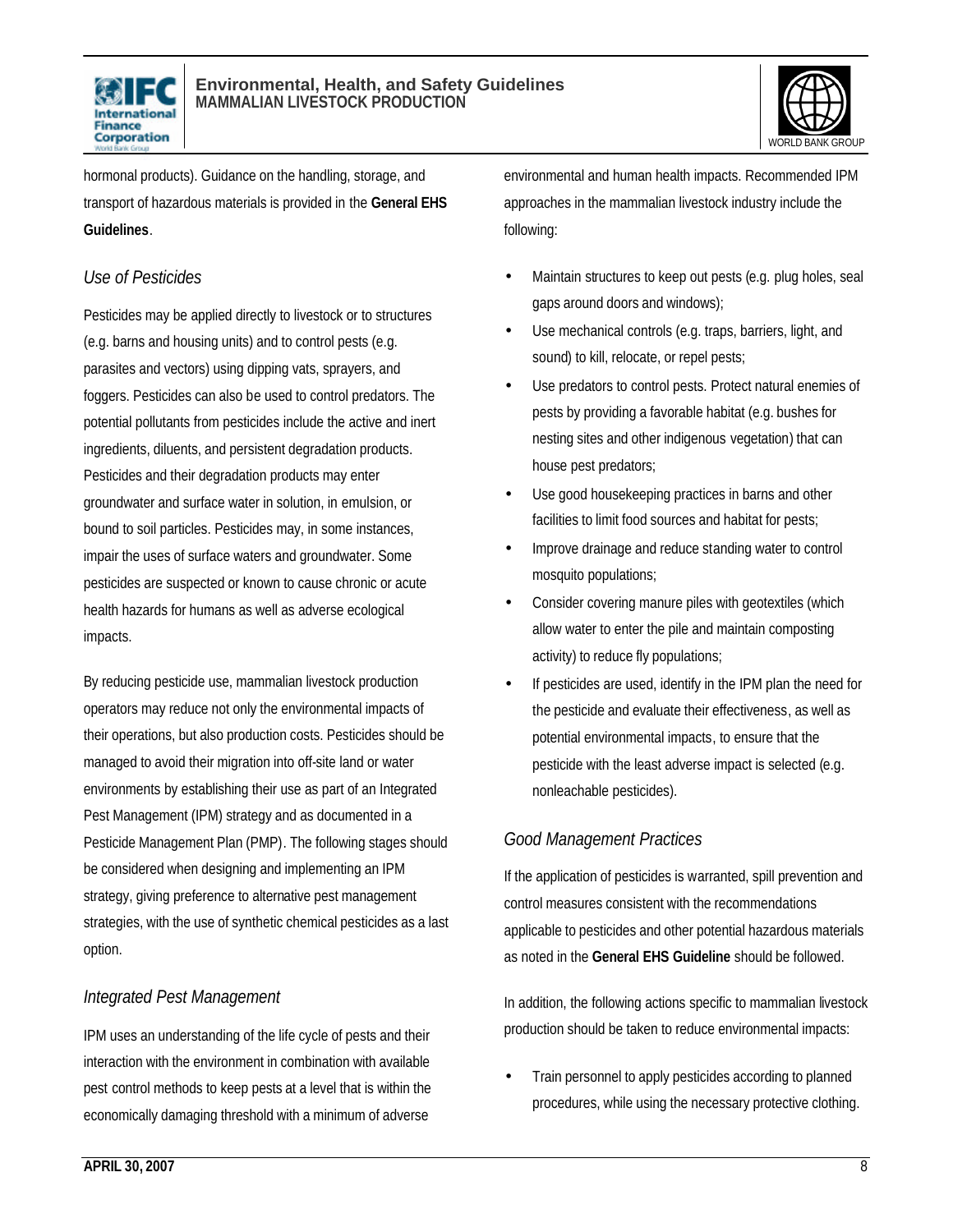



Where feasible or required, pesticide application personnel should be certified for this purpose<sup>21</sup>

- Review the manufacturer's instructions on the maximum recommended dosage and treatment, as well as published experiences on the reduced rate of pesticide applications without loss of effect, and apply the minimum effective dose
- Avoid the use of pesticides that fall under the World Health Organization Recommended Classification of Pesticides by Hazard Classes 1a and 1b
- Avoid the use of pesticides that fall under the World Health Organization Recommended Classification of Pesticides by Hazard Class II if the project host country lacks restrictions on distribution and use of these chemicals, or if they are likely to be accessible to personnel without proper training, equipment, and facilities to handle, store, apply, and dispose of these products properly
- Avoid the use of pesticides listed in annexes A and B of the Stockholm Convention, except under the conditions noted in the convention;<sup>22</sup>
- Use only pesticides that are manufactured under license and registered and approved by the appropriate authority and in accordance with Food and Agriculture Organization's (FAO's) International Code of Conduct on the Distribution and Use of Pesticides;
- Use only pesticides that are labeled in accordance with international standards and norms, such as the FAO's Revised Guidelines for Good Labeling Practice for Pesticides;
- Select application technologies and practices designed to reduce unintentional drift or runoff, only as indicated in an IPM program, and under controlled conditions
- Maintain and calibrate pesticide application equipment in accordance with the manufacturer's recommendations;
- Store pesticides in their original packaging, and in a dedicated location that can be locked and properly identified with signs, with access limited to authorized persons. No human or animal food should be stored in this location
- Mixing and transfer of pesticides should be undertaken by trained personnel in ventilated and well lit areas, using containers designed and dedicated for this purpose
- Used pesticide containers should not be used for any other purpose (e.g. drinking water) and should be managed as a hazardous waste as described in the **General EHS Guidelines**. Disposal of containers contaminated with pesticides also should be done in a manner consistent with FAO guidelines and with manufacturer's directions;<sup>23</sup>
- Purchase and store no more pesticide than needed and rotate stock using a "first-in, first-out" principle so that pesticides do not become obsolete. Additionally, the use of obsolete pesticides should be avoided under all circumstances;<sup>24</sup> A management plan that includes measures for the containment, storage and ultimate destruction of all obsolete stocks should be prepared in accordance to guidelines by FAO and consistent with country commitments under the Stockholm, Rotterdam and Basel Conventions
- Implement groundwater supply wellhead setbacks for pesticide application and storage;
- Maintain records of pesticide use and effectiveness.

 $\overline{a}$ <sup>21</sup> For example, tThe US EPA classifies pesticides as either "unclassified" or "restricted." All workers that apply unclassified pesticides must be trained according to the Worker Protection Standard (40 CFR Part 170) for Agricultural Pesticides. Restricted pesticides must be applied by or in the presence of a certified pesticide applicator. For more information, see http://www.epa.gov/pesticides/health/worker.htm.

<sup>22</sup> The Stockholm Convention on Persistent Organic Pollutants (2001), controls the use of the following POPs-pesticides: Aldrin, Chlordane, DDT, Dieldrin, Endrin, Heptachlor, Hexachlorobenzene, Mirex, and Toxaphene.

<sup>&</sup>lt;u>.</u> <sup>23</sup> See FAO Guidelines for the Disposal of Waste Pesticides and Pesticide Containers on the farm.

<sup>&</sup>lt;sup>24</sup> See the FAO publication on pesticide storage and stock control manual. FAO Pesticide Disposal Series No. 3 (1996).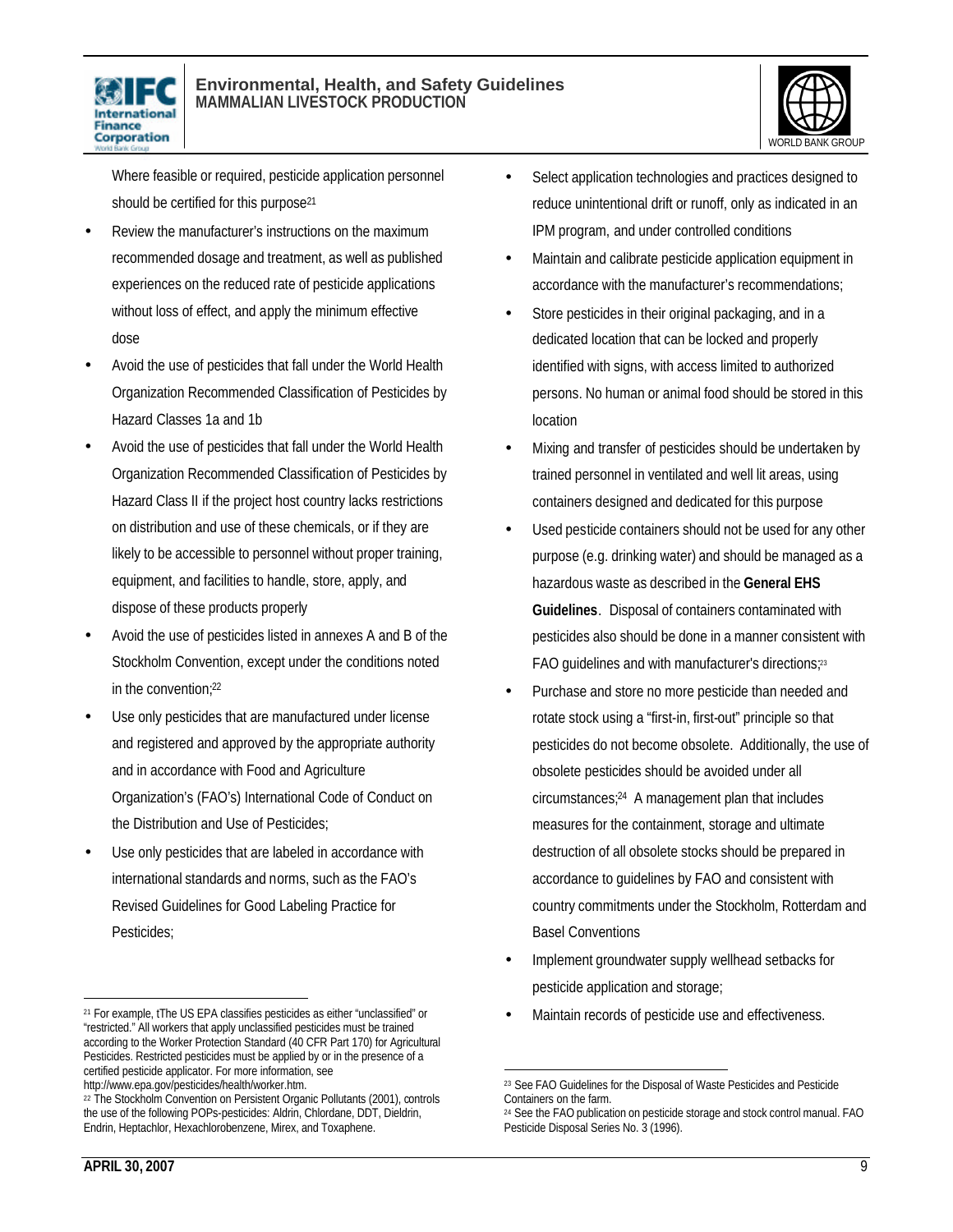



# **Ecological Impacts**

The most significant potential ecological impacts resulting from mammalian livestock production are associated with water and air emissions, as discussed above. In addition, livestock with access to creeks, rivers, and other natural water sources may cause environmental damage by contaminating the water with animal waste, destroying riparian habitat, and eroding the stream banks. In addition overgrazing may contribute to soil losses because of severe erosion, and a reduction in soil productivity caused by alteration of the vegetation composition and associated organisms in rangelands.

Effective waste management, control of water discharges and air emissions, and management of pest control products, as described above, are critical to reducing adverse ecological impacts from mammalian livestock rearing operations. In addition, the management techniques discussed below are recommended to further reduce potential ecological impacts:

- Prevent animals' access to surface water bodies using fences, buffer strips or other physical barriers;
- Prevent overgrazing of pastureland through use of:
	- o Rotational grazing systems based on seasonal and local ecosystem resilience (e.g. riparian zones)
	- o Use of livestock trails to reduce soil trampling and gully formation / erosion near streams

The following actions should be taken to help maintain regional biodiversity:

- Before converting land to livestock production, survey the project area to identify, categorize, and delineate natural and modified habitat types and ascertain their biodiversity value at the regional or national level;
- Ensure that any natural or modified habitat to be converted to livestock production does not contain critical habitat, including known habitat of critically endangered or

endangered species, or important wildlife breeding, feeding, and staging areas;

- Be aware of the presence of critically endangered or endangered species in the areas already used for livestock production and consider them during management processes;
- Provide for minimum disturbance to surrounding areas when managing livestock.

# **Animal Diseases**

Animal disease-causing agents can spread rapidly, especially in intensive livestock operations. Animal diseases can enter a facility with new animals, on equipment, and on people. Some diseases can weaken or kill large numbers of animals at an infected facility. In some cases, the only remedy available to an operation is to sacrifice an entire group of animals to prevent the spread of the disease to other parts of the facility or to other facilities. The procedures to protect against the spread of animal diseases will depend on the type of animal at a facility, the way the diseases of concern spread to and infect animals, and the vulnerability of the animals to each specific disease.

The key to developing adequate disease-prevention procedures is to find accurate information about animal diseases and how to prevent them. Some of the recommended general types of management methods to reduce the potential for the spread of animal pathogens include the following:

- Control farm animals, equipment, personnel, and wild or domestic animals entering the facility (e.g. quarantine periods for new animals, washing and disinfecting crates, disinfection and coverage of shoes before entry into livestock zones, providing protective clothing to personnel, and closing holes in buildings to keep out wild animals);
- Vehicles that go from farm to farm (e.g. transport of veterinarians, farm suppliers, buyers, etc.) should be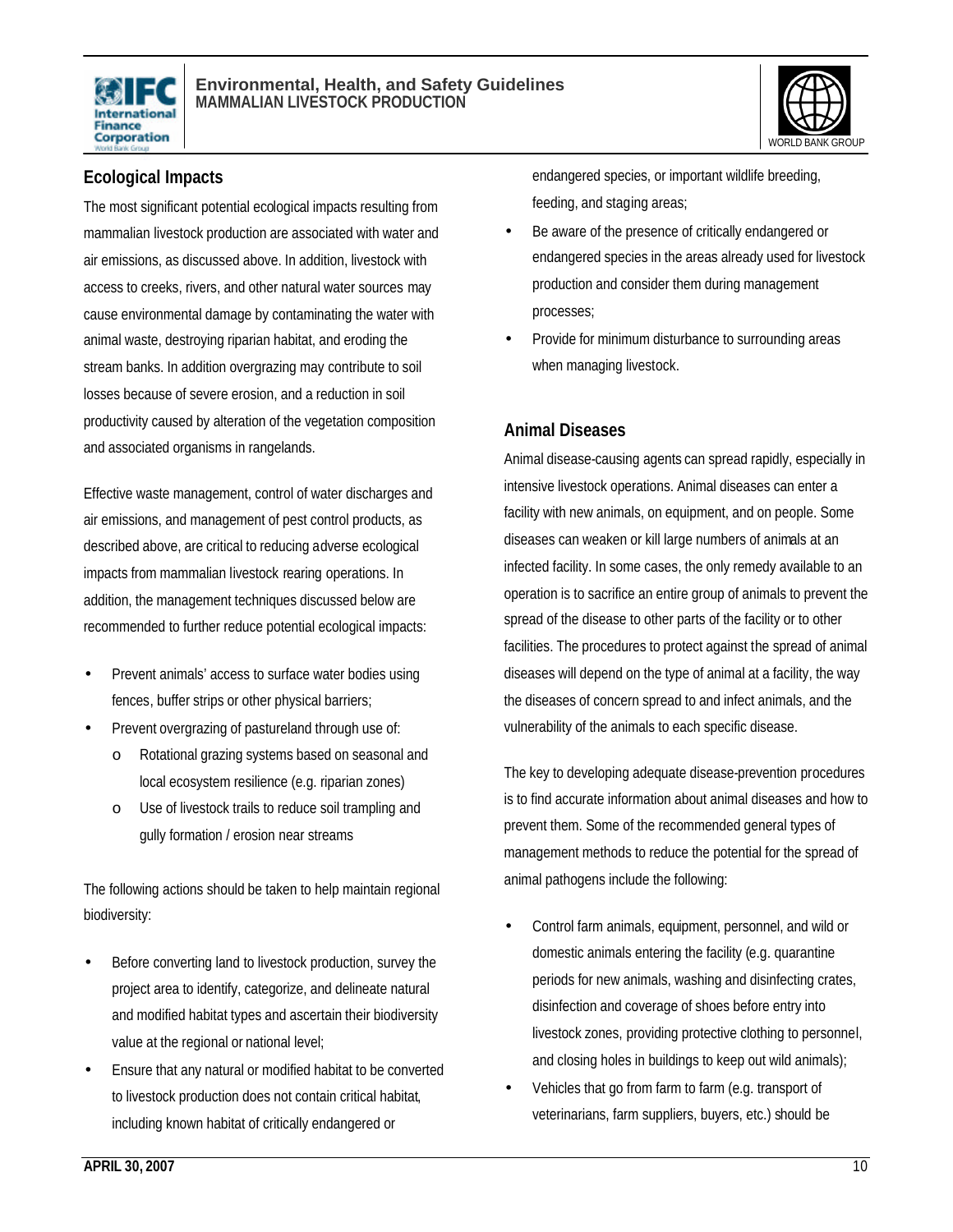



subject to special precautions such as limiting their operation to special areas with biosecurity measures, spraying of tires and treating parking areas with disinfectants;

- Sanitize animal housing areas;
- Identify and segregate sick animals<sup>25</sup> and develop management procedures for adequate removal and disposal of dead animals).<sup>26</sup>

# **1.2 Occupational Health and Safety**

Agriculture has one of the worst fatal accident and occupational health records of any major employment sector. Occupational health and safety hazards related to the daily operations of the mammalian livestock sector include:

- Exposure to physical hazards
- Exposure to chemical hazards
- Exposure to biological agents
- Confined spaces

# **Physical Hazards**

l

Many occupational safety and health hazards injuries associated with equipment and vehicle operation and repair, trip and fall hazards, and lifting heavy weights, are common to other industries and are discussed in the **General EHS Guidelines**. In

http://www.animalhealthaustralia.com.au/aahc/index.cfm?E9711767-B85D-D391-45FC-CDBC07BD1CD4#ops and from the United States Department of Agriculture (USDA) Animal and Plant Inspection Service, available at http://www.aphis.usda.gov/animal\_health/index.shtml

state.edu/research/books/carcassdisp.html; Guidance Note on the Disposal of Animal By-Products and Catering Waste, UK Ministry of Agriculture, Fisheries, and Food (2001) available at http://www.defra.gov.uk/animalh/by-

prods/publicat/dispguide.pdf; and various documents provided by the Animal Health Australia, available at

addition, the following management measures specific to mammalian livestock production may reduce the risk of accidents and injuries.

- Ensure that all underground manure storage tanks and lagoons are properly covered and fenced off at a sufficient height;
- Store liquid manure (e.g. in barn pits, pumping stations, storage tanks, and application tankers) to minimize release of dangerous gases (e.g hydrogen sulfide);
- Design pens, gates, and chutes to facilitate movement of livestock and reduce the need for farm workers to enter pens;
- Instruct staff in correct livestock care, to reduce the incidence of bites and kicks.

# **Chemical Hazards**

Hazardous materials are used throughout the beef, milk, and pork production cycles (e.g. disinfecting agents, antibiotic and hormonal products). Chemical exposures should be prevented and controlled according to guidance presented in the **General EHS Guidelines.**

# *Exposure to pesticides*

Potential exposures to pesticides include dermal contact and inhalation during their preparation and application as well as ingestion due to consumption of contaminated water. The effect of such impacts may be increased by climatic conditions, such as wind, which may increase the chance of unintended drift, or high temperatures, which may be a deterrent to the use of personal protective equipment (PPE) by the operator.

Recommended management practices include the following:

<sup>&</sup>lt;sup>25</sup> Information on animal health and disease prevention is available from Animal Health Australia, at

<sup>26</sup> For further information on culling and disposal of carcasses, in addition to animal health issues, see Carcass Disposal: A Comprehensive Review, Kansas State University (2004) available at http://fss.k-

http://www.animalhealthaustralia.com.au/aahc/index.cfm?E9711767-B85D-D391-45FC-CDBC07BD1CD4#ops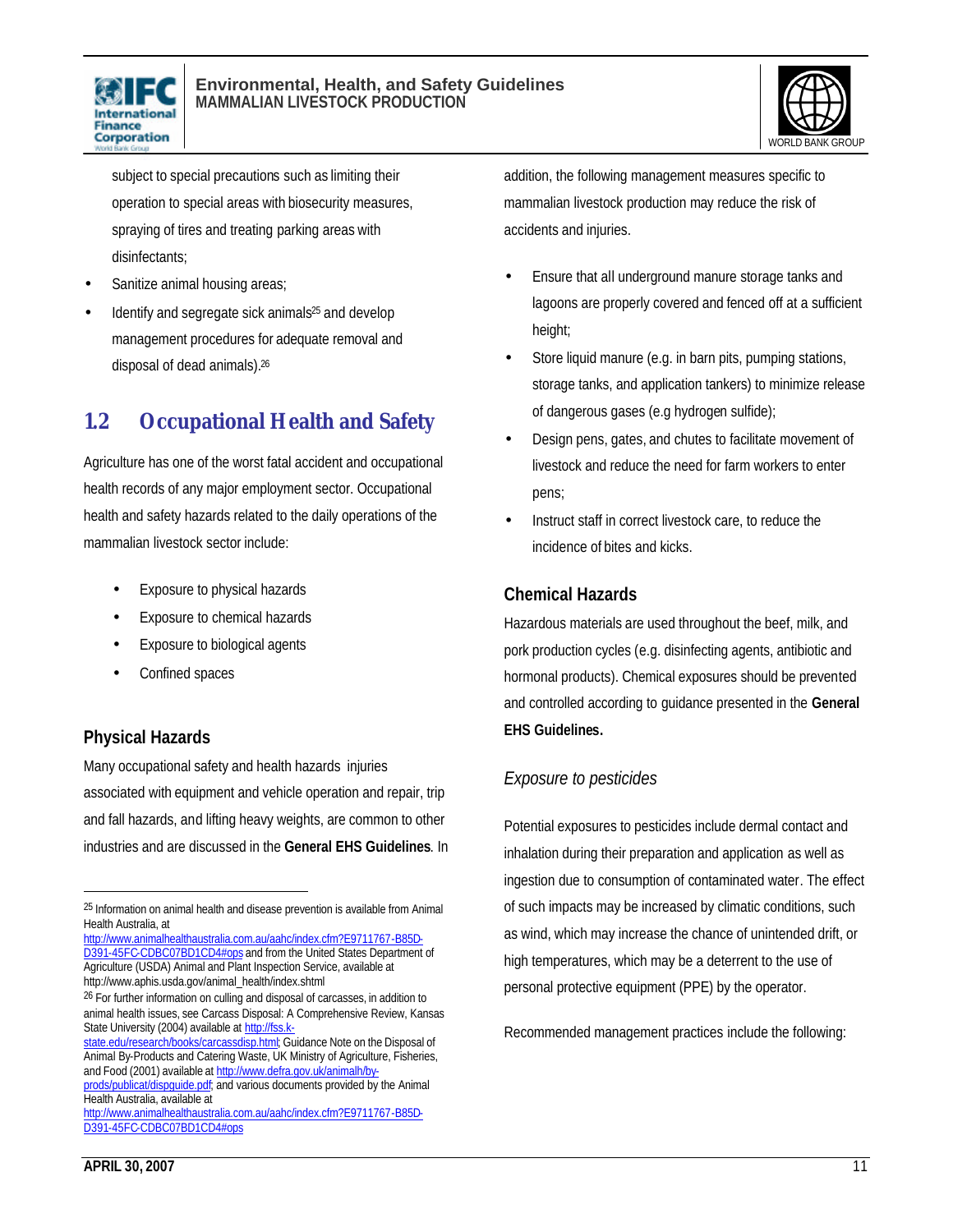



- Train personnel to apply pesticides and ensure that personnel have received the necessary certifications,<sup>27</sup> or equivalent training where such certifications are not required;
- Respect post-treatment intervals to avoid operator exposure during reentry to crops with residues of pesticides;
- Respect preharvest intervals to avoid operator exposure to pesticide residues on products during harvesting;
- Ensure hygiene practices are followed (in accordance to FAO and PMP) to avoid exposure of family members to pesticides residues.

# *Air quality*

Sources of organic dust in mammalian livestock operations include handling and storage of grain and milk powder which may include particles from grain, mites, fungi, and bacteria, as well as inorganic material. Other respiratory sensitizers include animal urine and manure. Manure storage areas (e.g. in pits within the barns, and in pumping stations, storage tanks, and application tankers) may release dangerous gases such as hydrogen sulfide.

Jobs that can entail a risk of exposure to dust include cleaning silos and grain hoppers, milling feed grain, and handling animal waste, among others. Acute toxic alveolitis, otherwise known as organic dust toxic syndrome, can accompany brief, occasional exposures to heavy concentrations of organic dust in agricultural environments. Some dust (e.g. from moldy forage, grain, or hay, carries antigens that can cause severe irritation to the respiratory tract. Breathing dust from moldy feed materials can

result in a permanent lung condition commonly known as farmer's lung.

In addition to the general dust exposure prevention and control guidance provided in the occupational health and safety section of the **General EHS Guidelines,** industry specific recommendations for dust control include:

- Use local air extraction devices at dust-generating equipment, such as silos and grinders;
- Store only dry grain (and dry, well-cured forages and hay) to reduce microorganism growth;
- Repair and / or decommissioning of facilities for liquid manure should be carried out by experts with relevant training and qualifications following strict confined space entry procedures, including the use of personal protective equipment such as air-supplied breathing apparatuses.

# **Biological Agents**

Workers may be exposed to disease-agents such as bacteria, fungi, mites, and viruses transmitted from live animals, manure, animal carcasses, and parasites and ticks (zoonoses). Workers may also be exposed to skin sensitizers such as animal proteins from urine that can cause an allergic reaction.Because of the use of antibiotics in feed, antibiotic-resistant microorganisms might develop in the gastrointestinal tract of animals. Resistant bacteria can potentially infect humans on or in the vicinity of the farm. The genetic material (DNA) can be taken up by other bacterial human pathogens.

Management measures that can be taken to avoid the negative consequences of worker exposure to biological agents include the following:

• Inform workers of potential risks of exposure to biological agents and provide training in recognizing and mitigating those risks;

 $\overline{a}$ <sup>27</sup> The US EPA classifies pesticides as either "unclassified" or "restricted." All workers that apply unclassified pesticides must be trained according to the Worker Protection Standard (40 CFR Part 170) for Agricultural Pesticides. Restricted pesticides must be applied by or in the presence of a certified pesticide applicator. For more information, see http://www.epa.gov/pesticides/health/worker.htm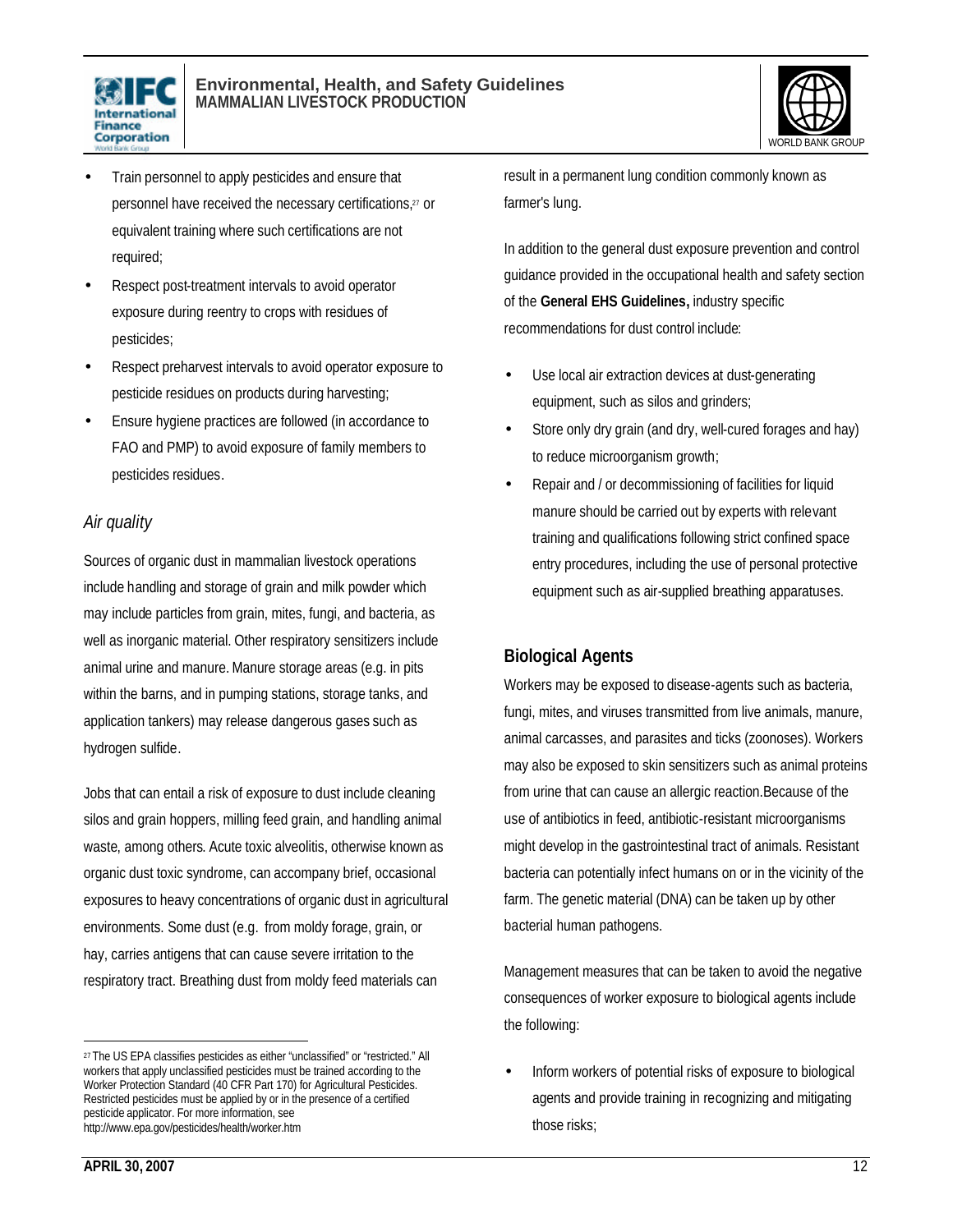



- Provide personal protective equipment to reduce contact with materials potentially containing pathogens;
- Ensure that those who have developed allergic reactions to biological agents are not working with these substances.

Additional guidance on prevention and control of biological hazards is presented in the **General EHS Guidelines.**

# **Confined Spaces**

Occupational health and safety impacts associated with confined spaces associated with mammalian livestock operations (e.g. manure pits, silos, grain bins, water tanks, or inadequately ventilated buildings) are common to most industries, and their prevention and control are discussed in the **General EHS Guidelines**.

# **1.3 Community Health and Safety**

Community health and safety issues associated with the construction and decommissioning of livestock production facilities are similar to those of other large projects and are addressed in the **General EHS Guidelines**. Community health and safety hazards specific to mammalian livestock operations include the potential spread of animal diseases already addressed in this document as well as the following food safety issues.

# **Food Safety Impacts and Management**

Routine treatment of animals with antibiotics may result in antibiotic-resistant microorganisms in the intestinal tract of treated animals. Potential routes for infection of humans are the consumption of contaminated meat or water or of food contaminated by manure. People living near the farm may also be at risk of infection. Residues of feed additives and contaminants may also be present in meat and dairy products.

Measures to mitigate environmental and occupational safety and health also will reduce potential risks to the community.

Additional management measures that can be taken to prevent any detrimental effects on the community include the following:

- Banned chemical and biological substances in mammalian livestock production should not be used;
- Avoid application of solid or liquid manure directly onto grazing areas or edible crops.

Concerning risks to community health and safety from the ingestion of hazardous substances in beef, milk, and pork, the FAO/WHO *Codex Alimentarius* provides guidance on veterinary drug residues (such as growth hormones) and pesticide residues and provides official Codex standards for dairy and meat products, such as cheese and ham. For example, the Codex contains 147 maximum residue limits (MRLs) for veterinary drugs in cattle tissue (including milk), as well as MRLs for pesticide residues in cattle and pig tissue.<sup>28</sup>

The following actions should be taken at the system level to ensure the proper use of veterinary drugs:

- Facilities involved in livestock production should use a veterinary service on an annual or more frequent basis to review and assess the health of the stock and employees' competence and training. With the assistance of the veterinary service, facilities should develop a Veterinary Health Plan to include the following aspects<sup>29</sup>:
- Summary of major diseases present and potentially present;
- Disease prevention strategies;

l

<sup>28</sup> The *Codex Alimentarius* provides maximum residue limits (MRLs) for veterinary drug residues and pesticide residues in all major food raw materials, including cattle and pigs. The FAO/WHO veterinary drug MRL database is available at http://www.codexalimentarius.net/mrls/vetdrugs/jsp/vetd\_q-e.jsp The FAO/WHO pesticide MRL database is available at http://www.codexalimentarius.net/mrls/pestdes/jsp/pest\_q-e.jsp

<sup>&</sup>lt;sup>29</sup> For more information, see EUREPGAP guidance on integrated farm assurance at http://www.eurepgap.org/farm/Languages/English/documents.html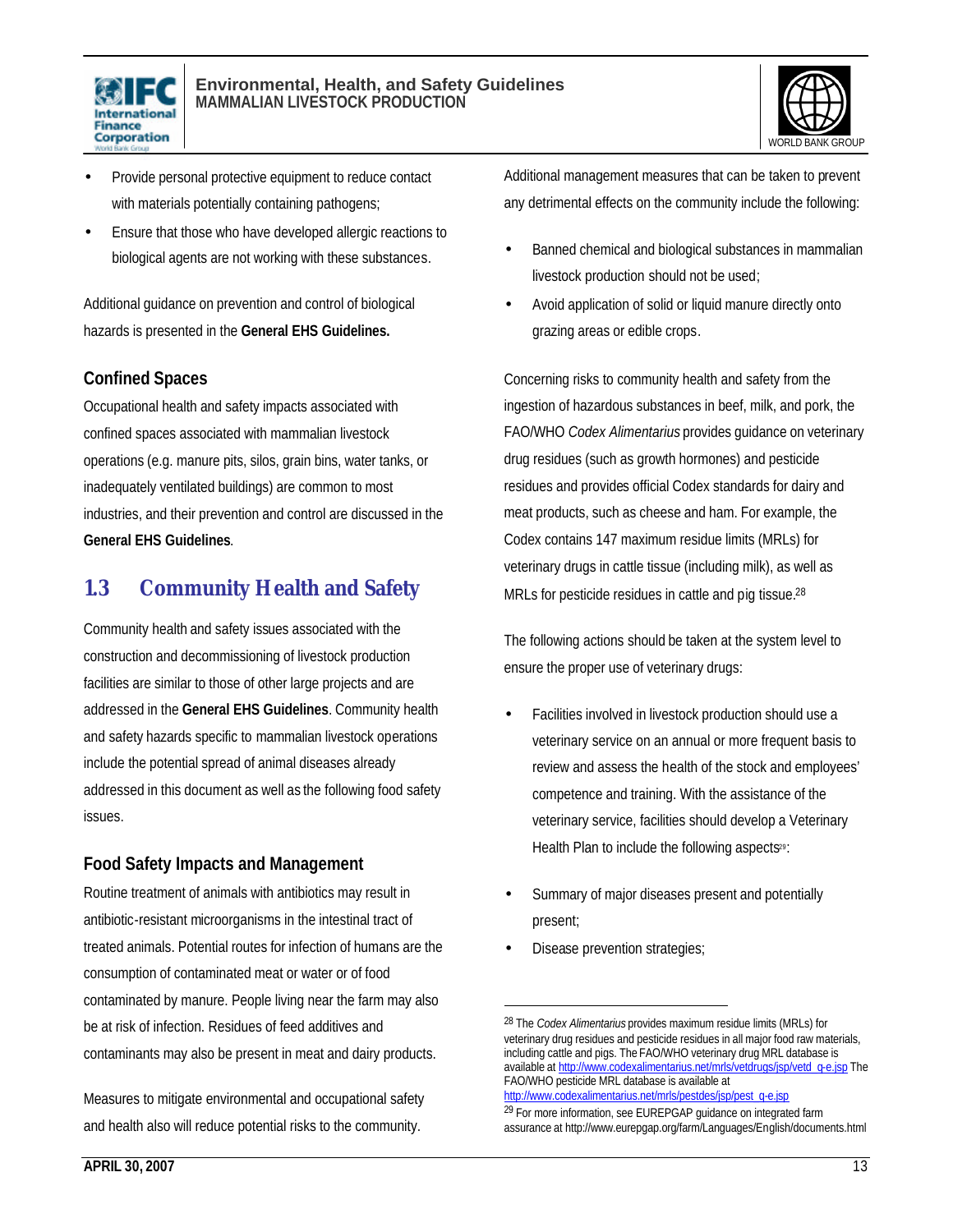



- Treatments to be administered for regularly encountered conditions;
- Recommended vaccination protocols;
- Recommended parasite controls; and
- Medication recommendations for feed or water.

If antibiotics are recommended, the following measures should be considered:

- Apply approved over-the-counter antibiotics in strict accordance with the manufacturer's instructions to ensure responsible and correct use;
- Apply approved antibiotics that are purchased and utilized on prescription under the guidance of a qualified professional;
- Make a contingency plan covering how antibiotics should be applied following the identification of disease outbreaks;
- Store antibiotics in their original packaging, in a dedicated location that:
	- o Can be locked and is properly identified with signs, with access limited to authorized persons
	- o Can contain spills and avoid uncontrolled release of antibiotics into the surrounding environment
	- o Provides for storage of containers on pallets or other platforms to facilitate the visual detection of leaks
- Avoid stockpiles of waste antibiotics by adopting a "first-in, first-out" principle so that they do not exceed their expiration date. Any expired antibiotics should be disposed of in compliance with national regulations.

# **2.0 Performance Indicators and Monitoring**

# **2.1 Environment**

### **Emissions and Effluent Guidelines**

Table 1 presents effluent guidelines for this sector for concentrated livestock feeding operations generating point source effluents. Guideline values for process emissions and effluents in this sector are indicative of good international industry practice as reflected in relevant standards of countries with recognized regulatory frameworks. These guidelines are achievable under normal operating conditions in appropriately designed and operated facilities through the application of pollution prevention and control techniques discussed in the preceding sections of this document.

**Table 1. Effluent levels for mammalian** 

| livestock production                       |                                              |                        |  |  |  |  |
|--------------------------------------------|----------------------------------------------|------------------------|--|--|--|--|
| <b>Pollutants</b>                          | <b>Units</b>                                 | <b>Guideline Value</b> |  |  |  |  |
| рH                                         | рH                                           | $6 - 9$                |  |  |  |  |
| BOD <sub>5</sub>                           | mg/l                                         | 50                     |  |  |  |  |
| COD                                        | mq/l                                         | 250                    |  |  |  |  |
| <b>Total nitrogen</b>                      | mq/l                                         | 10                     |  |  |  |  |
| <b>Total phosphorus</b>                    | mq/l                                         | $\overline{2}$         |  |  |  |  |
| Oil and grease                             | mg/l                                         | 10                     |  |  |  |  |
| <b>Total suspended solids</b>              | mg/l                                         | 50                     |  |  |  |  |
| Temperature increase                       | $\circ$ C                                    | <3b                    |  |  |  |  |
| <b>Total coliform bacteria</b>             | MPN <sup>a</sup> / 100 ml                    | 400                    |  |  |  |  |
| Active Ingredients /<br><b>Antibiotics</b> | To be determined on a case specific<br>basis |                        |  |  |  |  |
| Notes:<br>$2.50011 - 1.4001 - 1.1001$      |                                              |                        |  |  |  |  |

a MPN = Most Probable Number

**b** At the edge of a scientifically established mixing zone which takes into account ambient water quality, receiving water use, potential receptors and assimilative capacity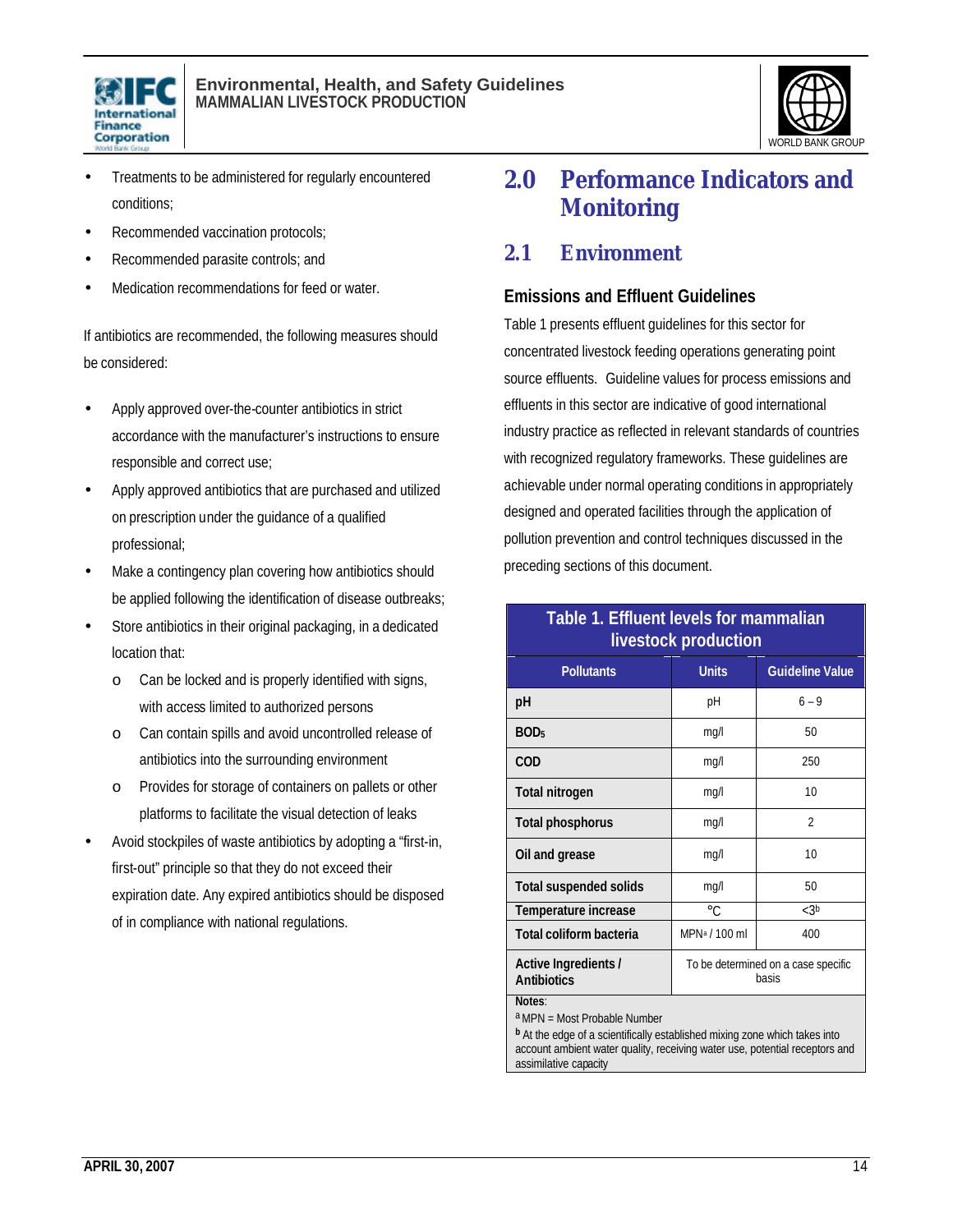



These levels should be achieved, without dilution, at least 95 percent of the time that the plant or unit is operating, to be calculated as a proportion of annual operating hours. Deviation from these levels in consideration of specific, local project conditions should be justified in the environmental assessment.

Mammalian livestock production operations may also be characterized by non-point sources of effluents or emissions which may need to be monitored through the proper implementation of nutrient management strategy as described above, taking into consideration potential impacts to human health and the environment from the presence of diseaseagents in the waste streams. The objective should be the minimization of "excess" nutrients and other pollutants in runoff with additional considerations for discharge to surface waters as described in the **General EHS Guidelines**.

#### **Resource Consumption and Waste**

The following section presents benchmarks for emissions and waste in the mammalian livestock production industry. These benchmarks may be used to facilitate the estimation of nutrient balances. Tables 2 and 3 provide a summary of manure

production and nutrient content and nitrogen availability rates respectively that can be used as part of a manure nutrient management strategy.

#### **Environmental Monitoring**

Environmental monitoring programs for this sector should be implemented to address all activities that have been identified to have potentially significant impacts on the environment, during normal operations and upset conditions. Environmental monitoring activities should be based on direct or indirect indicators of emissions, effluents, and resource use applicable to the particular project.

Monitoring frequency should be sufficient to provide representative data for the parameter being monitored. Monitoring should be conducted by trained individuals following monitoring and record-keeping procedures and using properly calibrated and maintained equipment. Monitoring data should be analyzed and reviewed at regular intervals and compared with the operating standards so that any necessary corrective actions can be taken. Additional guidance on monitoring programs is provided in the **General EHS Guidelines.**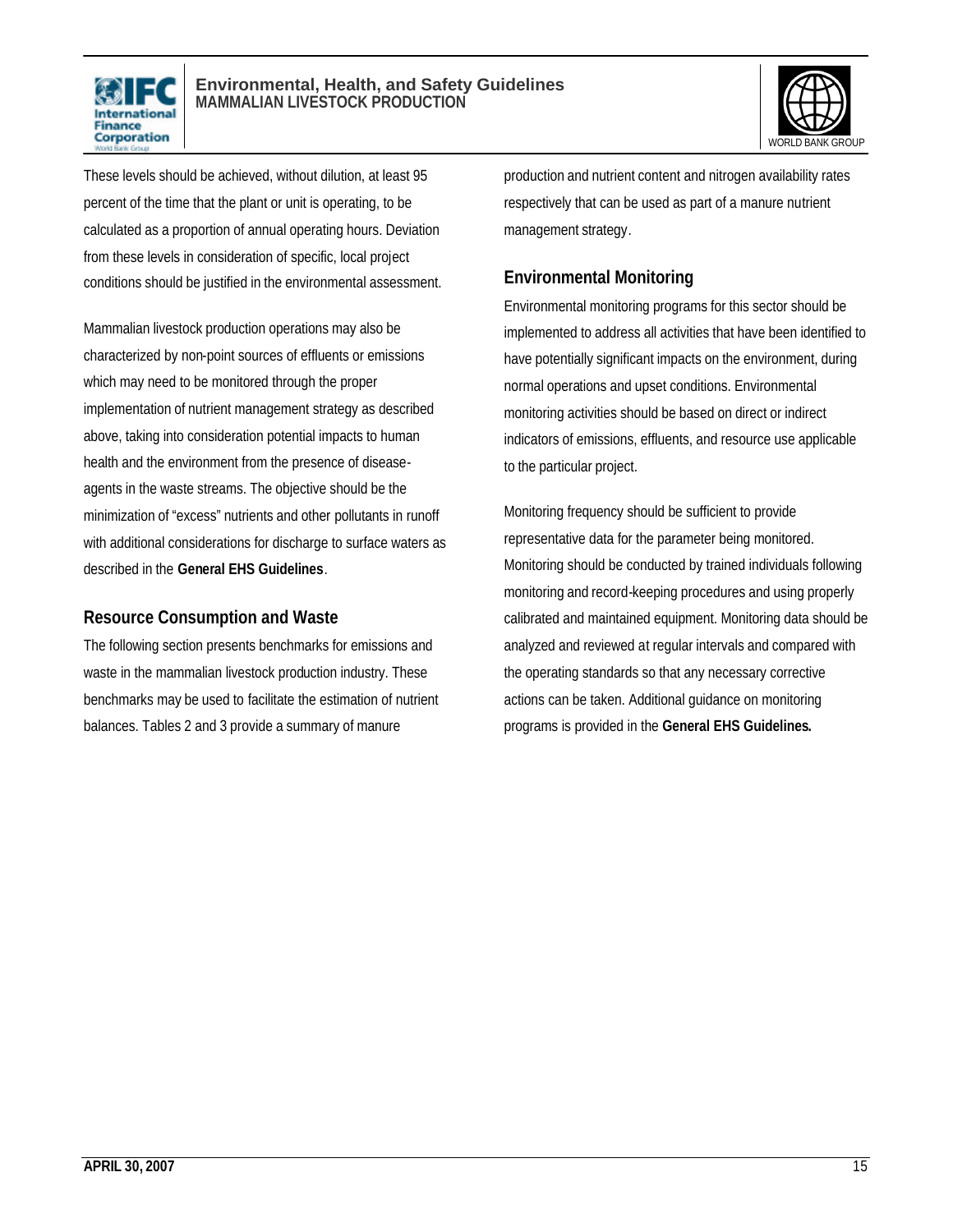



| Table 2. Nutrient balance for beef, milk, and pork production. |                                          |                       |                                                                                          |                                                                       |             |              |                                                  |  |
|----------------------------------------------------------------|------------------------------------------|-----------------------|------------------------------------------------------------------------------------------|-----------------------------------------------------------------------|-------------|--------------|--------------------------------------------------|--|
| Type of livestock and housing                                  |                                          | Type of<br>manure     | <b>Annual manure</b><br>production<br>per animal<br>housed all year<br>(tons at storage) | Content of nutrients in manure (kg per<br>animal per year at storage) |             |              |                                                  |  |
|                                                                |                                          |                       |                                                                                          | ${\sf N}$                                                             | P           | $\mathsf{K}$ | <b>Number of livestock</b><br>per livestock unit |  |
| 1 dairy cow,<br>heavy type,<br>per year                        | Tied up                                  | Solid manure<br>Urine | 10.6<br>10.4                                                                             | 60.3<br>55.4                                                          | 19.1<br>2.1 | 33.5<br>85.2 | 0.85                                             |  |
|                                                                | Free range;<br>cubicles and<br>slats     | Liquid<br>manure      | 22.8                                                                                     | 124.1                                                                 | 21.5        | 118.7        | 0.85                                             |  |
|                                                                | Free range;<br>deep litter with<br>straw | Deep litter           | 15.2                                                                                     | 128.4                                                                 | 23.8        | 168.2        | 0.85                                             |  |
| 1 dairy cow,<br>small type<br>(Jersey),<br>per year            | Tied up                                  | Solid manure<br>Urine | 8.7<br>8.5                                                                               | 49.8<br>45.5                                                          | 16.5<br>1.7 | 28.1<br>72.0 | 1.0                                              |  |
|                                                                | Free range;<br>cubicles and<br>slats     | Liquid<br>manure      | 18.2                                                                                     | 102.2                                                                 | 18.5        | 100.1        | 1.0                                              |  |
|                                                                | Free range;<br>deep litter with<br>straw | Deep litter           | 12.6                                                                                     | 105.9                                                                 | 20.1        | 141.3        | 1.0                                              |  |
| 1 sow per<br>year incl. 23<br>piglets to 7.2<br>kq             | Partly slatted<br>floor                  | Liquid<br>manure      | 5.4                                                                                      | 24.0                                                                  | 6.6         | 9.6          | 4.3                                              |  |
| 1 piglet 7.2-<br>30 kg                                         | Partly slatted<br>floor                  | Liquid<br>manure      | 1.13                                                                                     | 0.5                                                                   | 0.1         | 0.3          | 175.0                                            |  |
| 1 growing pig<br>30-102 kg                                     | Partly slatted<br>floor                  | Liquid<br>manure      | 0.49                                                                                     | 2.8                                                                   | 0.6         | 1.3          | 35.0                                             |  |

Source**:** Values calculated from Danish Agricultural Advisory Service Instruction 95.03-03 and Plant Directorate, Danish Ministry of Food, Agriculture and Fisheries.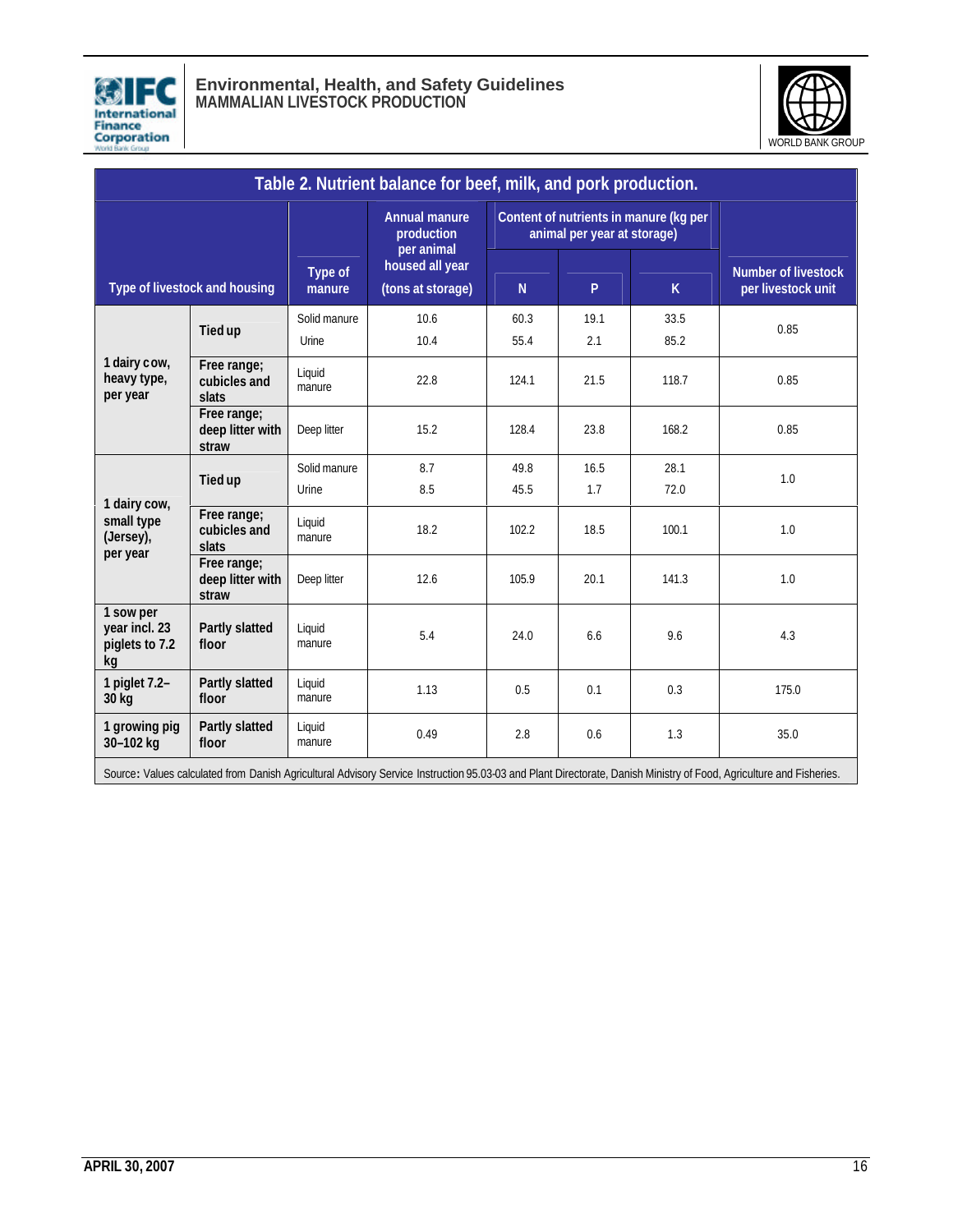



| Table 3. Nitrogen losses from manure management. |                                |                              |                    |                |              |                     |                        |  |
|--------------------------------------------------|--------------------------------|------------------------------|--------------------|----------------|--------------|---------------------|------------------------|--|
|                                                  |                                |                              | <b>Losses from</b> |                |              | <b>Total losses</b> | <b>Total</b>           |  |
| <b>Animal</b>                                    | Manure management system       | N excreted                   | <b>Building</b>    | <b>Storage</b> | <b>Field</b> | to air              | available<br>for crops |  |
|                                                  |                                | (pounds N per head per year) |                    |                |              |                     |                        |  |
| Hogs                                             | Lagoon, uncovered              | 18.3                         | 4.9                | 9.5            | 0.8          | 15.2                | 3.1                    |  |
|                                                  | Lagoon, covered                | 18.3                         | 4.9                | 0.5            | 2.8          | 8.2                 | 10.1                   |  |
|                                                  | Deep pit, surface applied      | 18.3                         | 6                  | $\mathbf{0}$   | 2.6          | 8.6                 | 9.7                    |  |
|                                                  | Deep pit, incorporated         | 18.3                         | 6                  | $\mathbf{0}$   | 0.4          | 6.4                 | 11.9                   |  |
| Dairy                                            | Flush barn, surface applied    | 220                          | 44                 | 125            | 11.2         | 180.2               | 39.8                   |  |
|                                                  | Flush barn, incorporated       | 220                          | 44                 | 125            | 2.8          | 171.8               | 48.2                   |  |
|                                                  | Daily spread, surface applied  | 220                          | 15.2               | 2.2            | 37.7         | 55.1                | 164.9                  |  |
|                                                  | Daily spread, incorporated     | 220                          | 15.2               | 2.2            | 8.3          | 25.7                | 194.3                  |  |
| <b>Fed beef</b>                                  | Solid storage, surface applied | 102                          | $\Omega$           | 20.8           | 13.8         | 34.6                | 67.4                   |  |
|                                                  | Solid storage, incorporated    | 102                          | 0                  | 20.8           | 0.7          | 21.5                | 80.5                   |  |
| Source: Aillery et al. (2005)                    |                                |                              |                    |                |              |                     |                        |  |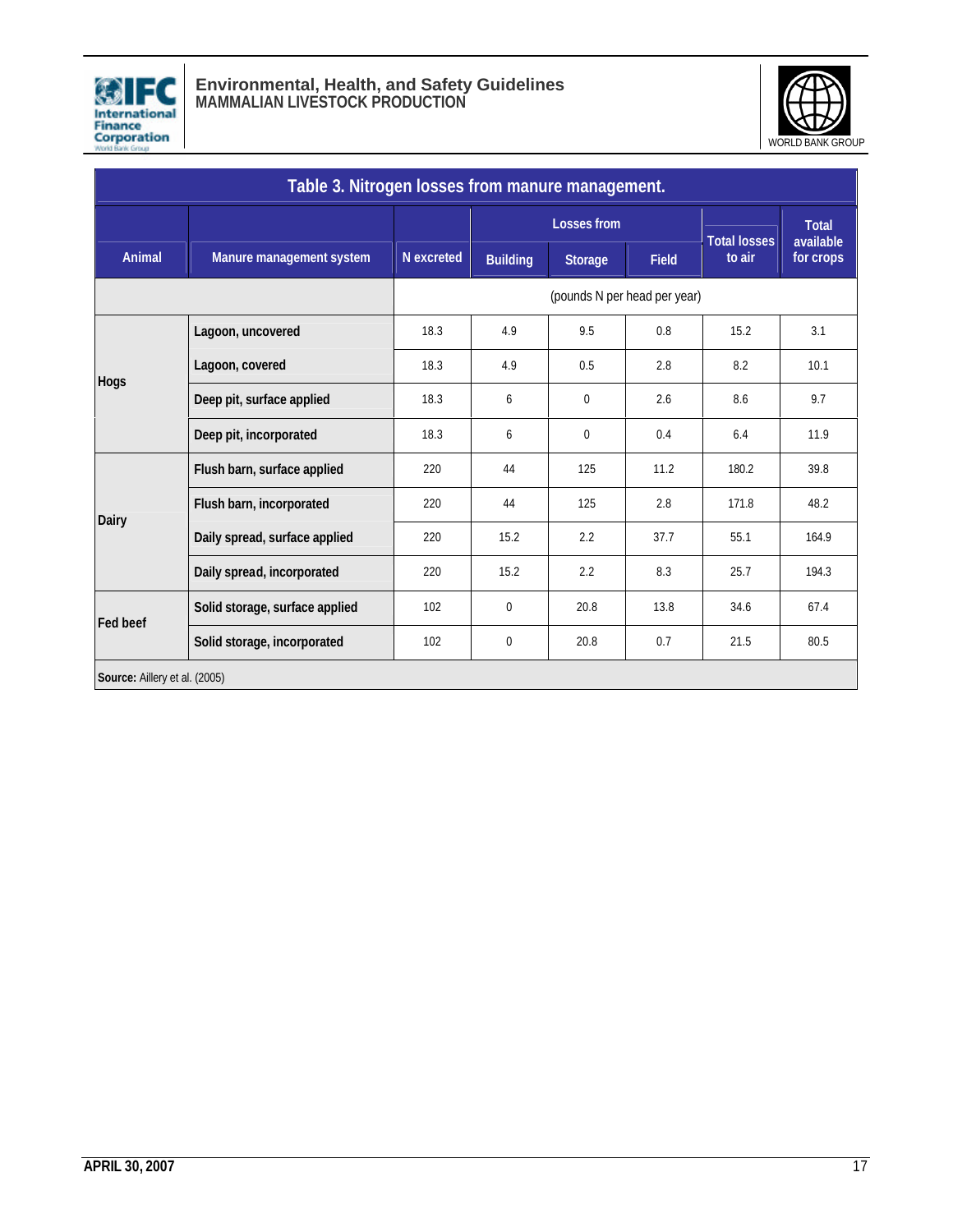



# **2.2 Occupational Health and Safety**

#### **Occupational Health and Safety Guidelines**

Occupational health and safety performance should be evaluated against internationally published exposure guidelines, of which examples include the Threshold Limit Value (TLV®) occupational exposure guidelines and Biological Exposure Indices (BEIs®) published by American Conference of Governmental Industrial Hygienists (ACGIH),<sup>30</sup> the Pocket Guide to Chemical Hazards published by the United States National Institute for Occupational Health and Safety (NIOSH), 31 Permissible Exposure Limits (PELs) published by the Occupational Safety and Health Administration of the United States (OSHA),<sup>32</sup> Indicative Occupational Exposure Limit Values published by European Union member states,<sup>33</sup> or other similar sources.

#### **Accident and Fatality Rates**

Projects should try to reduce the number of accidents among project workers (whether directly employed or subcontracted) to a rate of zero, especially accidents that could result in lost work time, different levels of disability, or even fatalities. Facility rates may be benchmarked against the performance of facilities in this sector in developed countries through consultation with published sources (e.g. US Bureau of Labor Statistics and UK Health and Safety Executive)34**.** 

# **Occupational Health and Safety Monitoring**

The working environment should be monitored for occupational hazards relevant to the specific project. Monitoring should be.<sup>35</sup>

 $\overline{a}$ 

**APRIL 30, 2007** 18

designed and implemented by accredited professionals as part of an occupational health and safety monitoring program Facilities should also maintain a record of occupational accidents, diseases, and dangerous occurrences and other kinds of accident. Additional guidance on occupational health and safety monitoring programs is provided in the **General EHS Guidelines**.

<sup>30</sup> Available at: http://www.acgih.org/TLV/ and http://www.acgih.org/store/

<sup>31</sup> Available at: http://www.cdc.gov/niosh/npg/

<sup>32</sup> Available at:

http://www.osha.gov/pls/oshaweb/owadisp.show\_document?p\_table=STANDAR DS&p\_id=9992

<sup>33</sup> Available at: http://europe.osha.eu.int/good\_practice/risks/ds/oel/

<sup>34</sup> Available at: http://www.bls.gov/iif/ and

http://www.hse.gov.uk/statistics/index.htm

<sup>&</sup>lt;sup>35</sup> Accredited professionals may include certified industrial hygienists, registered occupational hygienists, or certified safety professionals or their equivalent.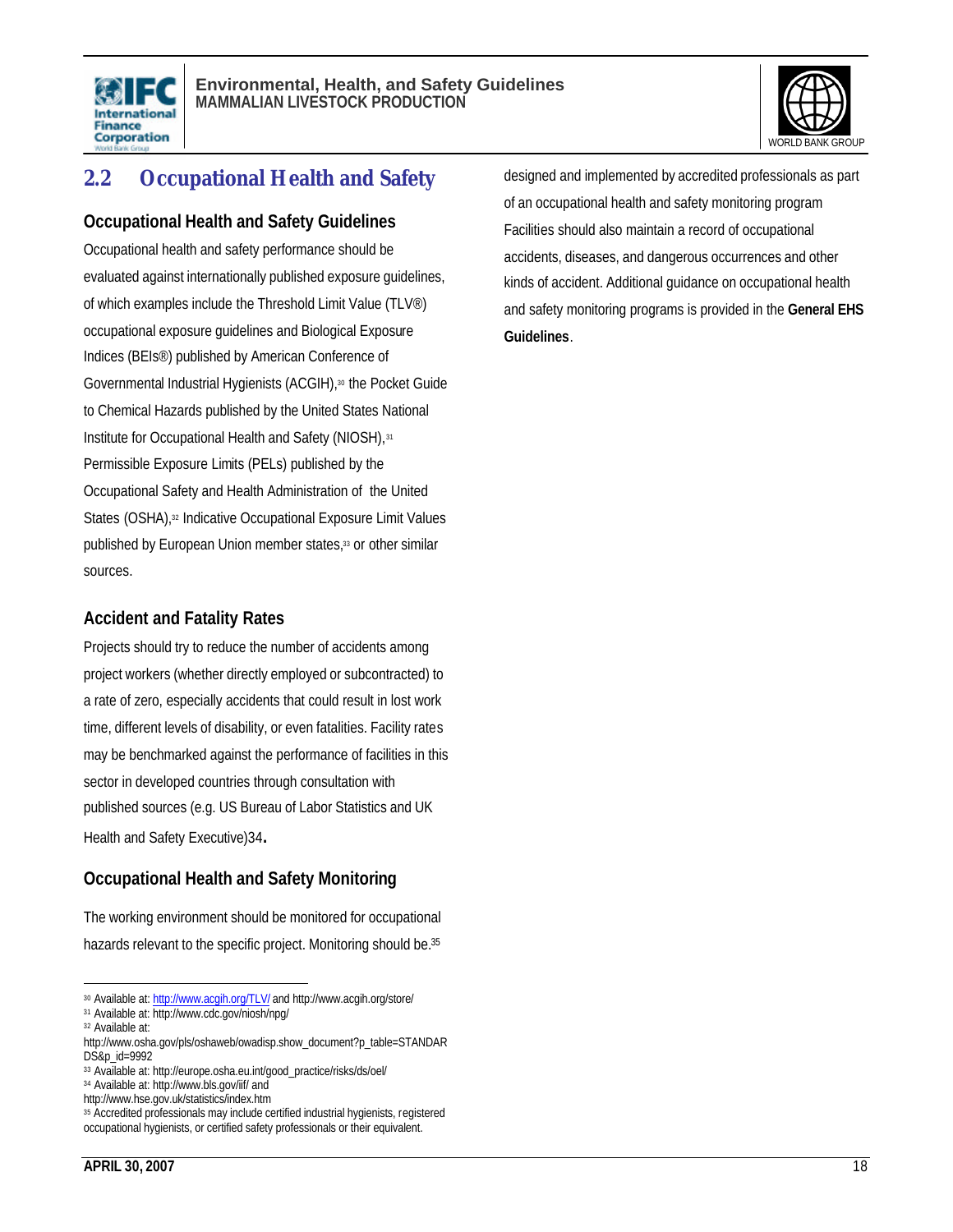



# **3.0 References and Additional Sources**

Aillery, M., et al. 2005. Managing Manure to Improve Air and Water Quality. Economic Research Report No. ERR9. USDA Economic Research Service. Available at http://www.ers.usda.gov/publications/ERR9/

ATTRA–US National Sustainable Agriculture Information Service. Matching Livestock and Forage Resources in Controlled Grazing. Available at http://www.attra.org/attra-pub/matchlandf.html - intro

DAAS (Danish Agricultural Advisory Service). 2000. Manuals of Good Agricultural Practice from Denmark, Estonia, Latvia, and Lithuania. DAAS. Available at http://www.lr.dk/international/informationsserier/intfbdiv/cgaps.htm

DAAS (Danish Agricultural Advisory Service) and IMBR. 2004. Farm Standards for Feed and Manure Storage. Stables. Poland: European Commission.

DANCEE (Danish Co-operation for Environment in Eastern Europe). 2004. Implementation of the IPPC Directive in Zachodniopomorskie Voivodship, Poland. Guideline for inspections regarding integrated permits in IPPC companies. Sector-specific guideline: pig farms. Draft 1. Cowi in association with Carl Bro.

EC (European Commission). 1991. EU Nitrate Directive — Protection of Waters against Pollution Caused from Agricultural Sources (91/676/EEC). EC. Available at http://europa.eu.int/comm/environment/water/waternitrates/directiv.html

EC (European Commission). 1992. Natura 2000 Directive 92/43/EEC. EC. Available at http://europa.eu.int/comm/environment/nature/

EC (European Commission). 2003. Integrated Pollution Prevention and Control. Reference Document on Best AvailableTechniques for Intensive Rearing of Poultry and Pigs. Seville. Spain. Seville, Spain: EC. Available at http://eippcb.jrc.es/pages/FActivities.htm

EUREP (Euro-Retailer Produce Working Group). 1997. EUROGAP. EUREP. Available at

http://www.eurep.org/documents/webdocs/EUREPGAP\_Livestock\_base\_modul e\_CPCC\_IFA\_V2-0Mar05\_1-3-05.pdf

AO (Food and Agriculture Organization of the United Nations). Agricultural Department for Livestock and Health provides various software and publications on livestock. Available at

http://www.fao.org/ag/againfo/resources/en/resources.html

FAO (Food and Agriculture Organization of the United Nations). Animal Feed Resources Information System AFRIS. Available at http://www.fao.org/ag/AGA/AGAP/FRG/afris/tree/cat.htm

FAO (Food and Agriculture Organization of the United Nations). Gives recommendations and links to various sources on feed safety. Available at http://www.fao.org/ag/aga/agap/frg/feedsafety/special.htm

FAO and WHO (Food and Agriculture Organization of the United Nations and World Health Organization).1962–2005. Codex Alimentarius. Geneva: FAO and WHO. Available at http://www.codexalimentarius.net/web/index\_en.jsp

HSE (Health and Safety Executive UK). 2005a. United Kingdom, Fatal Injuries Report 2004/05. Fatal Injuries in Farming, Forestry and Horticulture. Part 2: Analysis of Reportable Fatal Injuries in the Agricultural Sector, 1994/95–

2003/04. p 23. HSE. Available at http://www.hse.gov.uk/agriculture/pdf/fatal0405.pdf

HSE (Health and Safety Executive, UK). 2005b. Fatal Injuries Report 2004/05. Fatal Injuries in Farming, Forestry and Horticulture. Part 3: Non-Fatal Injuries in the Agricultural Sector, 1994/95–2003/04, pp. 42–46. HSE. Available at http://www.hse.gov.uk/agriculture/pdf/fatal0405.pdf

Irish EPA (Environmental Protection Agency). 1998. Integrated Pollution Control Licensing. Batneec Guidance Note for the Pig Production Sector. Dublin, Ireland: Irish EPA. Available at http://www.epa.ie/Licensing/IPPCLicensing/BATNEECGuidanceNotes/

Knowledge Centre of Manure and Biomass Treatment Technology. The centre is gathering knowledge about research and technology within the manure and biomass sector. Available at www.manure.dk

Kolpin, D.E. 2002. Pharmaceuticals, Hormones, and Other Organic Wastewater Contaminants in U.S. Streams, 1999–2000: A National Reconnaissance. Environmental Science & Technology, 36(6): 1202–1211. Available at http://toxics.usgs.gov/pubs/FS-027-02/index.html)

Michigan State University Extension. 1993. Michigan's Drinking Water. Nitrate — A Drinking Water Concern. Ext. Bulletin WQ-19. Michigan State University Extension. Available at http://www.gem.msu.edu/pubs/msue/wq19p1.html

National Safety Council. Includes HS, for example. Available at http://www.nsc.org/library/facts.htm

Ohio Livestock Manure and Wastewater Management Guide Bulletin 604. Available at http://ohioline.osu.edu/b604/b604\_15.html Oleson, J.E. 2006. Sådan reducers udledningen af drivhusgasser fra jordbruget [How to Reduce Greenhouse Gas Emissions from Agriculture]. Danish Agricultural Advisory Service. Available at http://www.lr.dk/planteavl/informationsserier/infoplanter/PLK06\_07\_1\_3\_J\_E\_Olesen.pdf

OSHA (European Agency for Safety and Health at Work). European Network. FAQ on Agriculture Sector. OSHA. Available at http://agency.osha.eu.int/good\_practice/sector/agriculture/faq\_agriculture

Peterson, S.O. 2006. Søren O Petersen: Emission af drivhusgasser fra landbrugsjord [Emission of Greenhouse Gases from Agriculture]. Danish Agricultural Advisory Service. Available at http://www.lr.dk/planteavl/informationsserier/infoplanter/PLK06\_07\_1\_1\_S\_O\_Petersen.pdf

Reynolds, Kelly. 2003. Pharmaceuticals in Drinking Water Supplies. Water Conditioning and Purification Magazine, 45(6). Available at http://www.wcponline.com/column.cfm?T=T&ID=2199 UNFCC (United Nations Framework Convention on Climate Change). Greenhouse Gases Database. Emission from Livestock Production. Available at http://ghg.unfccc.int/

Roy, R.N., A. Finck, G.J. Blair & H.L.S. Tandon. 2006. Plant Nutrition for Food Security, A Guide for Integrated Nutrient Management. FAO Fertilizer and Plant Nutrition Bulletin 16. Available at ftp://ftp.fao.org/agl/agll/docs/fpnb16.pdf

US EPA (Environmental Protection Agency). Dairy Production. National Agriculture Compliance Assistance Centre, Agriculture Centre, Ag 101. Washington, DC: US EPA. Available at http://www.epa.gov/oecaagct/ag101/dairy.html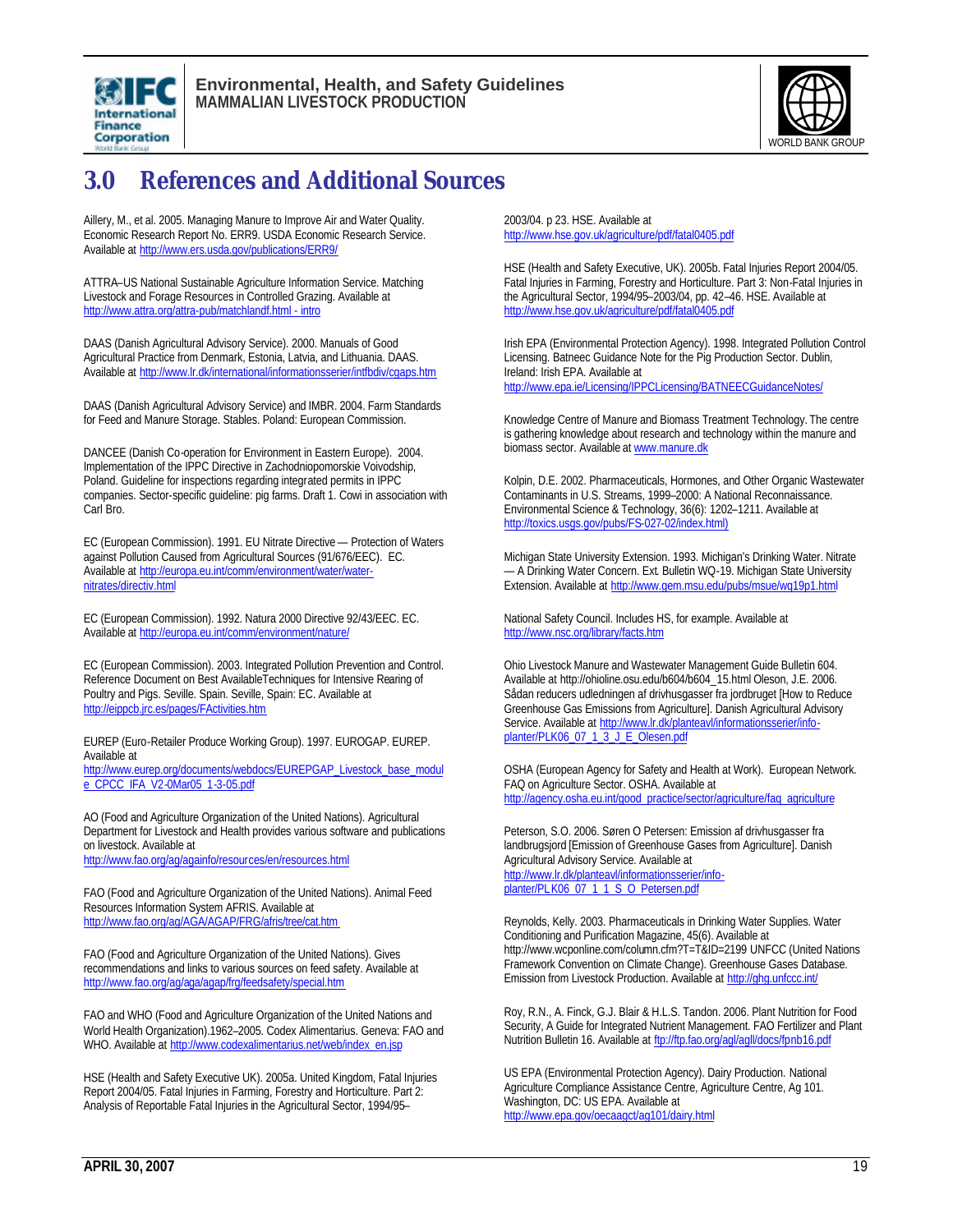

#### **Environmental, Health, and Safety Guidelines MAMMALIAN LIVESTOCK PRODUCTION**



US EPA (Environmental Protection Agency). Beef Production. National griculture Compliance Assistance Centre, Agriculture Centre, Ag 101. Washington, DC: US EPA. Available at http://www.epa.gov/oecaagct/ag101/beef.html US EPA (Environmental Protection Agency). Pork Production. National Agriculture Compliance Assistance Centre, Agriculture Centre, Ag 101. Washington, DC: US EPA. Available at http://www.epa.gov/oecaagct/ag101/pork.html

US EPA (Environmental Protection Agency). National Pollutant Discharge Elimination System Permit Regulation and Effluent Limitation Guidelines and Standards for Concentrated Animal Feeding Operations (CAFOs), 68 FR 7175- 7274. Washington, DC: US EPA. Available at http://www.epa.gov/fedrgstr/EPA-WATER/2003/February/Day-12/w3074.htm

US EPA (Environmental Protection Agency). National Pollutant Discharge Elimination System (NPDES). Available at http://cfpub.epa.gov/npdes/home.cfm?program\_id=7

USDA (Department of Agriculture). 1997. Use of Urease Inhibitors to Control Nitrogen Loss from Livestock Waste. Washington, DC: USDA.

USDA (Department of Agriculture). Natural Resources Conservation Service Nutrients. Available from Livestock Manure Relative to Crop Growth Requirements at http://www.nrcs.usda.ov/technical/land/pubs/nlweb.html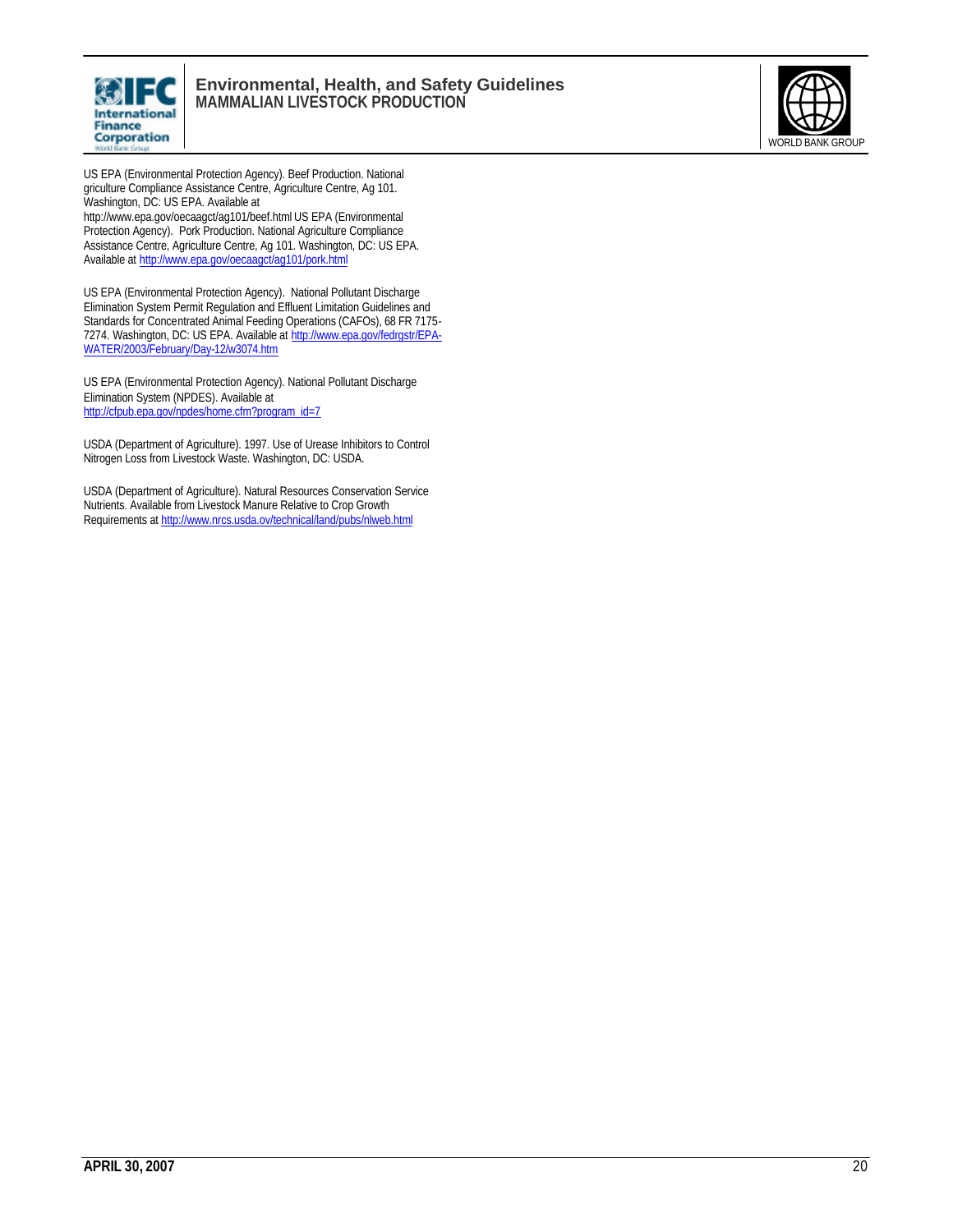



# **Annex A: General Description of Industry Activities**

The EHS Guidelines for Mammalian Livestock Production covers cattle ranching and farming, dairy farming, and hog and pig farming. Sheep and goat farming operations, while not explicitly discussed, are similar to the operations included in this document. The document does not address the processing of agricultural livestock products (e.g. meat processing plants, milk processing, and so on) and only discusses livestock production to the point of sending the livestock to the processing point (e.g. beyond the feedlot). The individual processes involved in raising different livestock for different purposes vary significantly. However, many of the basic process and operations described below are common to most operations in this sector.

Mammalian livestock facilities generally include the following operations: feed storage and handling, livestock housing, feeding and watering, management of animal waste, and pest control. Facilities generally consist of a core production area with an agricultural hinterland. The livestock are gathered in the core production area to facilitate drinking, watering, and animal welfare; the surrounding agricultural hinterland is ideally used for tillage crop production and facilitates the use of the manure as a crop nutrient. The typical land requirement for the core production area varies considerably, depending on the number of livestock units and the type of production.

The typical land area requirement for the agricultural hinterland also varies considerably, depending on the number of livestock units and, among other things, the volume of manure generated. It is essential to conduct a mass balance of nutrients when considering the location of a livestock facility. The mass nutrient



balance should provide information on the land area requirement for the agricultural hinterland and the manure application rates to ensure that the nutrient load resulting from landspreading does not become an environmental problem.

# **Breeding**

Traditionally, cattle breeds have been selected simultaneously for beef and milk production, and this integrated form of production is still used in many parts of the world. Increased specialization means that milk and beef production have become separate sectors, and farms may even specialize in a particular part of the production cycle, for example, fattening beef cattle in feedlots. The milk production sector uses special cattle breeds characterized by a high milk yield, and the beef production sector uses special cattle breeds that are characterized by high daily gain and good meat quality.

Although dairy cattle herds are culled to remove cows that are no longer suitable for milk production, the meat quality is not normally as high as that of beef cattle.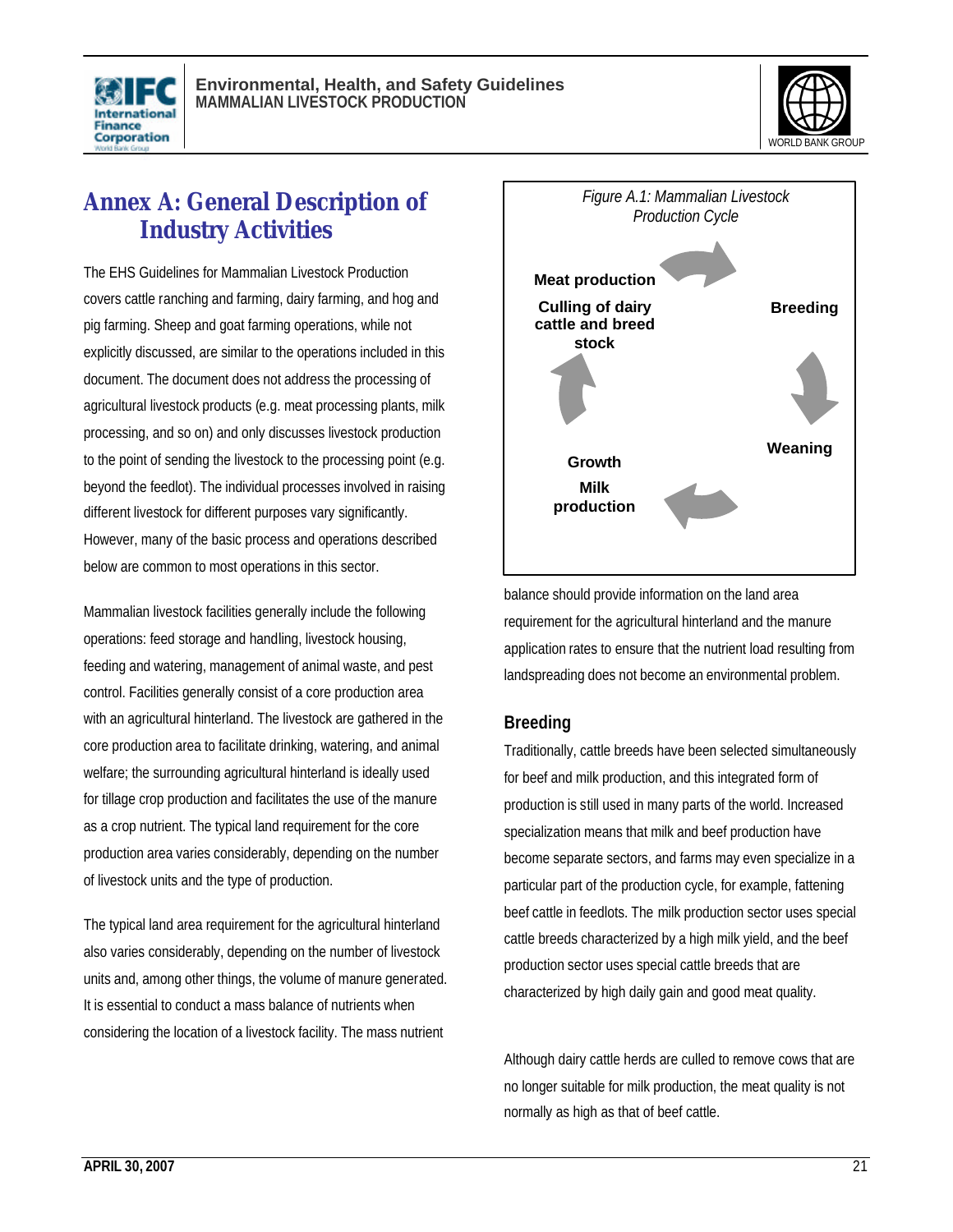



Pork production is always divided into three phases: (1) sow section, (2) weaned piglets section, and (3) growing pigs section. These phases are collectively known as "three-site" or "multisite production." The three sites can be located at the same site; however, the intention is to physically separate the growth phases for environmental and animal health reasons. The sow section holds the breeding stock and consists of a mating section, a gestation section, and a farrowing section. Sows typically farrow a litter of 8–12 piglets.

#### **Weaning**

After birth, the calf is usually removed from the cow after less than 1 day. As soon as it is dry, it is moved to an individual pen or hutch. Initially it is fed with milk, which is gradually replaced with water and starter feed before it is fully weaned at the age of 6–8 weeks. Male calves from dairy and beef cattle herds may either be castrated and raised as steers for beef production or raised as veal calves. A small number of bull calves from dairy and beef cattle herds may be raised for breeding stock. Female calves from the dairy herd are raised as replacement heifers to replace culled cows. Female calves from the beef cattle herd become heifers and part of the breeding stock.

The piglets are typically kept with the sow until reaching an age of 4r weeks and a weight of 7 kg. Some facilities use farrowing crates in the sow section to protect piglets from being crushed when suckling. The piglets that weigh 7–30 kg are in the weaned piglets section; once they reach 30 kg, they are moved to the nursery section.

# **Growth and Milk Production**

Growth and milk production constitute the main operational phase of the production cycle. Steers in beef and dairy cattle herds are fed until they reach market weight. Heifers in beef and dairy cattle herds are bred to deliver their first calf at 24 months of age. A 12-month calving interval then takes place, in which the cow is rebred 2–3months after birth of a calf and then

delivers another calf 9 months later. Dairy cows are normally milked after calving for a period of 12–14 months before milking is terminated some 2 months before the next calving. Dairy cows average 2.5 lactations in a lifetime, although some may remain productive for longer.36 Pigs 30–100 kg are kept in the growing section. At 100 kg they are ready for the market. Some gilts may be transferred back to the sow section to replace culled sows.

### **Production Infrastructure**

The need and specifications for cattle production buildings depend on which climatic region the production is located in and the type of production. Milk production in temperate regions requires dairy barns with insulation and a milking parlor. Milk production in subtropical and tropical regions also requires a milking parlor and dairy barns to provide protection from the sun and rain. In some climatically favorable regions, only milking parlors are required because the cows can stay outside yearround with or without access to grazing. Beef cattle production normally has no specific requirements for building facilities. Cows with suckling calves are put to graze, and steers are either put to graze or finished in feedlots, which requires only some feeding and manure-handling facilities. Shelter for protection against rain and sun is recommended under certain climatic conditions. Milking parlors and milking equipment are cleaned with water and disinfected after each milking; other buildings and equipment are cleaned regularly.

The need for pork production buildings depends on the climatic region in which the production is located and the type of production. Pig farm buildings in the temperate regions should be fully insulated and equipped with mechanical or natural ventilation to remove ammonia gas. Building requirements are simpler in subtropical regions, where a roof to protect against the sun and rain is sufficient. Ventilation systems are not

<sup>36</sup> US EPA.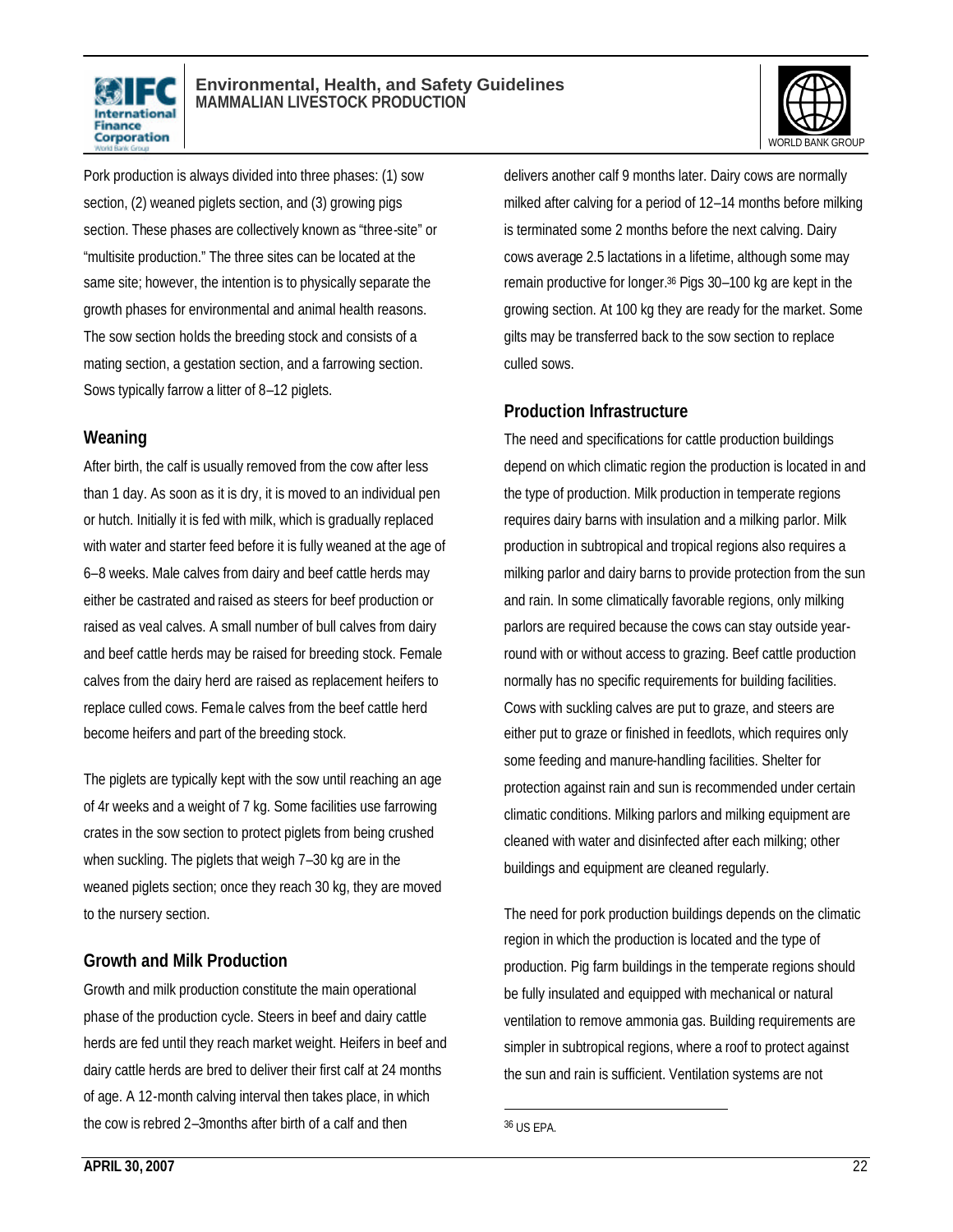



installed in these open constructions, but ventilators for air movement and nozzles for water spraying are often required. All building facilities and equipment are cleaned with water and disinfected after each batch of pigs has been moved from a section.

#### **Feed**

Cattle feeding varies according to the type of production and the climatic region in which the production is located. Dairy cow feed is based on roughage, such as corn or grass silage, hay, fresh grass, and grazing. However, high-yield dairy production requires that a certain proportion of the feed be concentrate feed. Beef cattle feed is based on grazing and roughage, such as corn or grass silage and hay. The final fattening of beef cattle for slaughter is based mainly on concentrate, although a certain proportion of roughage can be used. Roughage feed is normally produced on the farm. Concentrate can be produced on the farm or purchased from a feed mill. By-products from the food processing industry are often available — for example, molasses from sugar manufacture — and can contribute as a resource-efficient cattle feed.

Pig feed is normally 100 percent concentrate based on grain, protein source, minerals, and vitamins, but in some regions a minor part of the feed can be based on roughage feed. The main part of the feed can be produced at the pork production location. The pig feed is produced on the farm in accordance with the pigs' nutrient requirements. Another option is to purchase ready-made feed from a feed mill. By-products from the food processing industry — for example, molasses from sugar manufacture — are often available and can be used as inexpensive pig feed supplement.

#### **Manure**

Livestock manure left by cattle grazing on grassland is not normally considered to have an environmental impact; however, the volumes of manure generated by intensive livestock

production constitute an environmental risk if not managed correctly. The qualities of the manure produced reflect the animal housing and the feed given. For example, pigs raised in production systems that do not use bedding produce slurry with a dry matter content of 5–10 percent. Pigs raised in production systems that do use bedding materials, generally straw, produce pig dung with a dry matter content of 15–20 percent.<sup>37</sup>

Manure can be gathered by a wide variety of methods. The simplest is dry scraping of livestock areas, such as feedlots, to remove solids. A more sophisticated method, used in production buildings, is to place animals on slatted floors above manure pits. The manure pits are emptied, according to need, by a vacuum system. Mechanical or biological methods can be used to separate the manure into a solid fraction and a liquid fraction. Liquid effluent is pumped to manure storage tanks on site. Solid waste is stored on a sealed concrete slab. Manure is applied to agricultural land where it acts as a fertilizer. Other treatment methods include incinerating it and using it to develop biogas.

# **Slaughtering and Culling**

Fully grown cattle and pigs are sold to the market and slaughtered for the production of beef and pork. Culling is the process in which animals that show signs of weakness are removed from the herd or stock. The average cow in a beef cattle herd remains productive for 7–9 years; this interval is usually 5 years for dairy cattle.

<sup>37</sup> Irish EPA (1998).